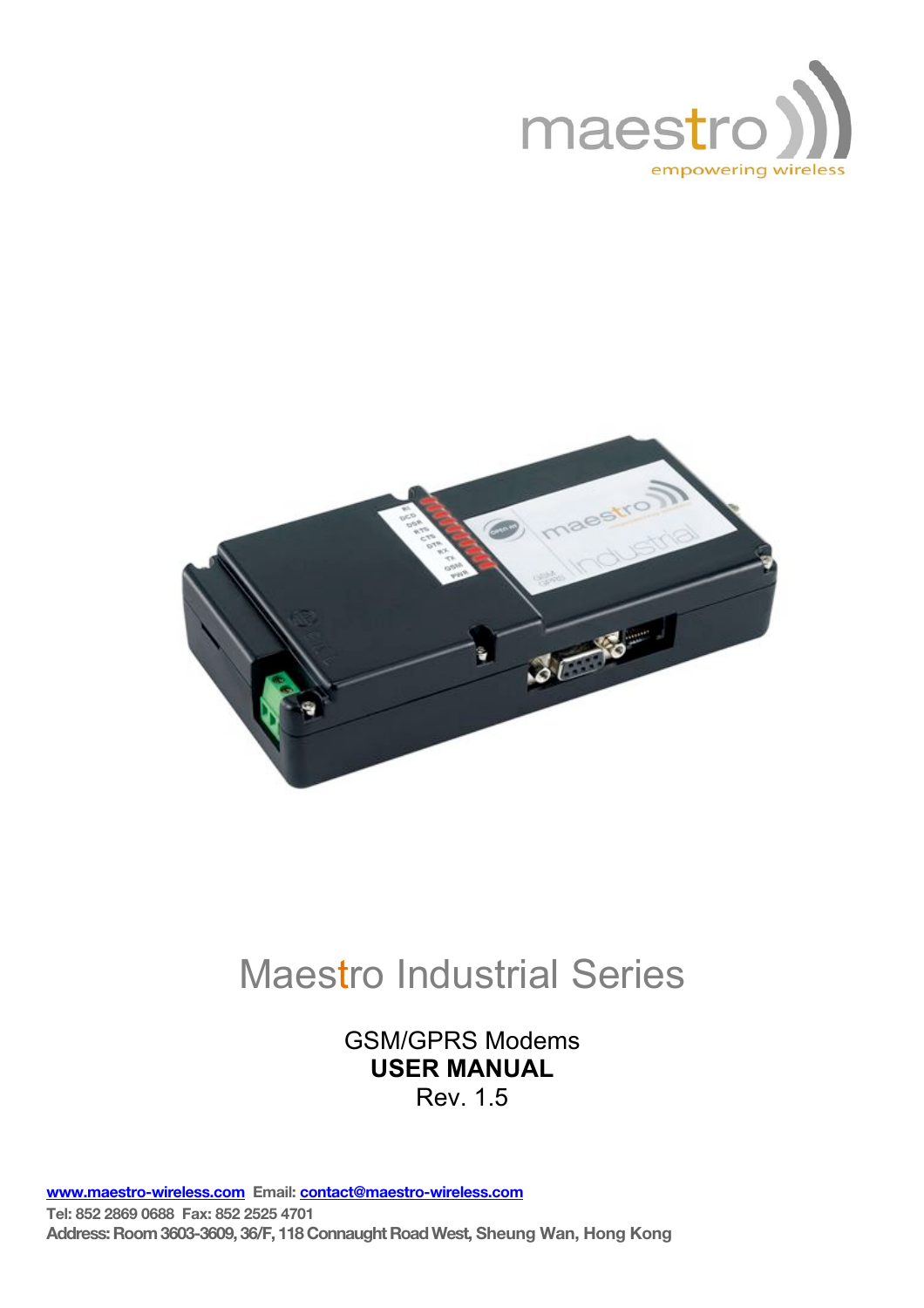This manual is written without any warranty.

Maestro Wireless Solutions Ltd. reserves the right to modify or improve the product and its accessories which can also be withdrawn without prior notice.

Besides, our company stresses the fact that the performance of the product as well as accessories depends not only on the proper conditions of use, but also on the environment around the places of use.

Maestro Wireless Solutions Ltd. assumes no liability for damage incurred directly or indirectly from errors, omissions or discrepancies between the modem and the manual.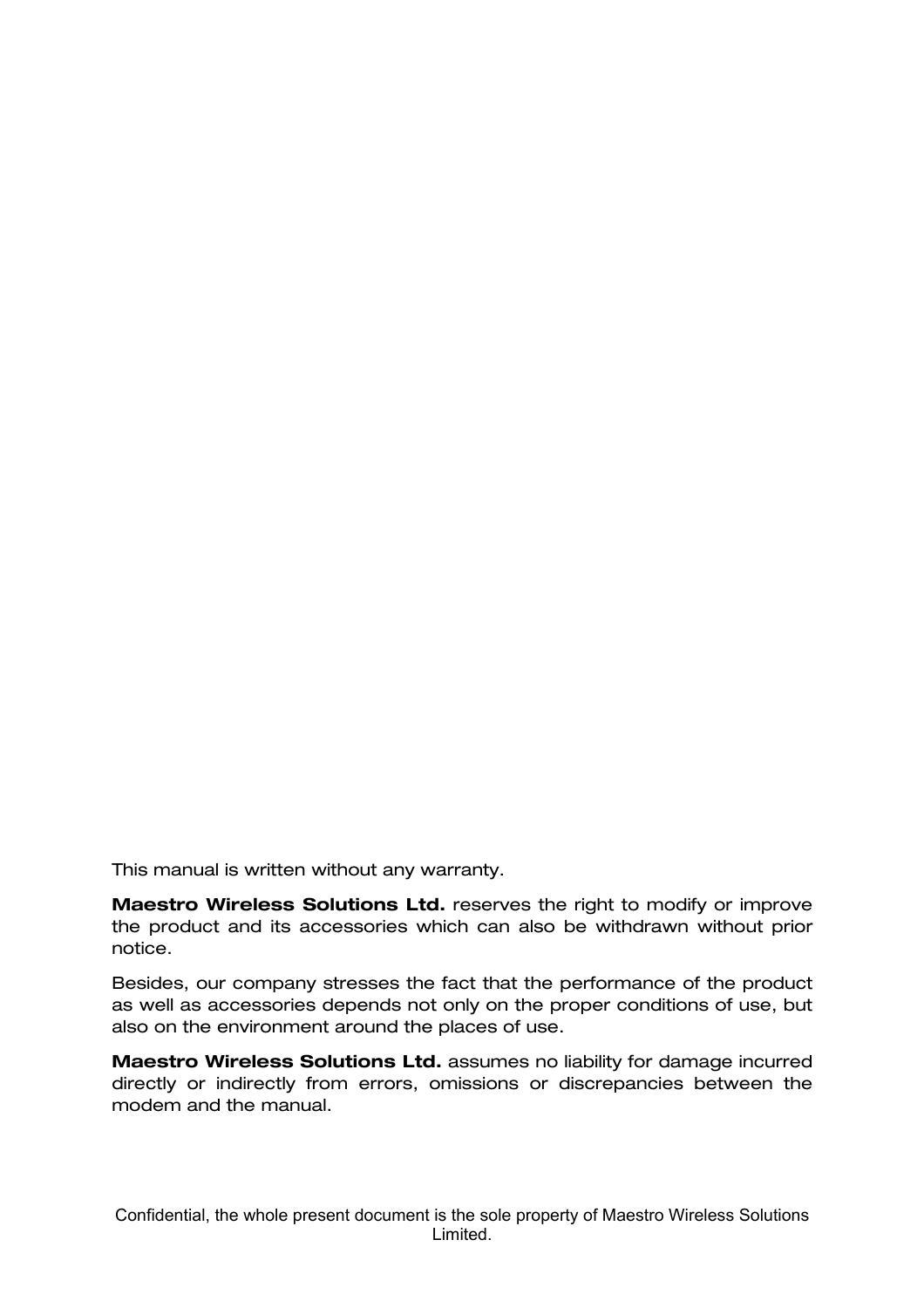# **TABLE OF CONTENTS**

| $2^{\circ}$                                                              |  |
|--------------------------------------------------------------------------|--|
|                                                                          |  |
| 2.2 Functional Diagram showing the Operation of the Maestro Industrial 6 |  |
|                                                                          |  |
|                                                                          |  |
|                                                                          |  |
|                                                                          |  |
|                                                                          |  |
|                                                                          |  |
|                                                                          |  |
|                                                                          |  |
|                                                                          |  |
|                                                                          |  |
|                                                                          |  |
| 4                                                                        |  |
|                                                                          |  |
| 5                                                                        |  |
|                                                                          |  |
|                                                                          |  |
| 6                                                                        |  |
| $7^{\circ}$                                                              |  |
|                                                                          |  |
|                                                                          |  |
|                                                                          |  |
|                                                                          |  |
| 8                                                                        |  |
| 9                                                                        |  |
| 10                                                                       |  |
|                                                                          |  |
|                                                                          |  |
|                                                                          |  |
|                                                                          |  |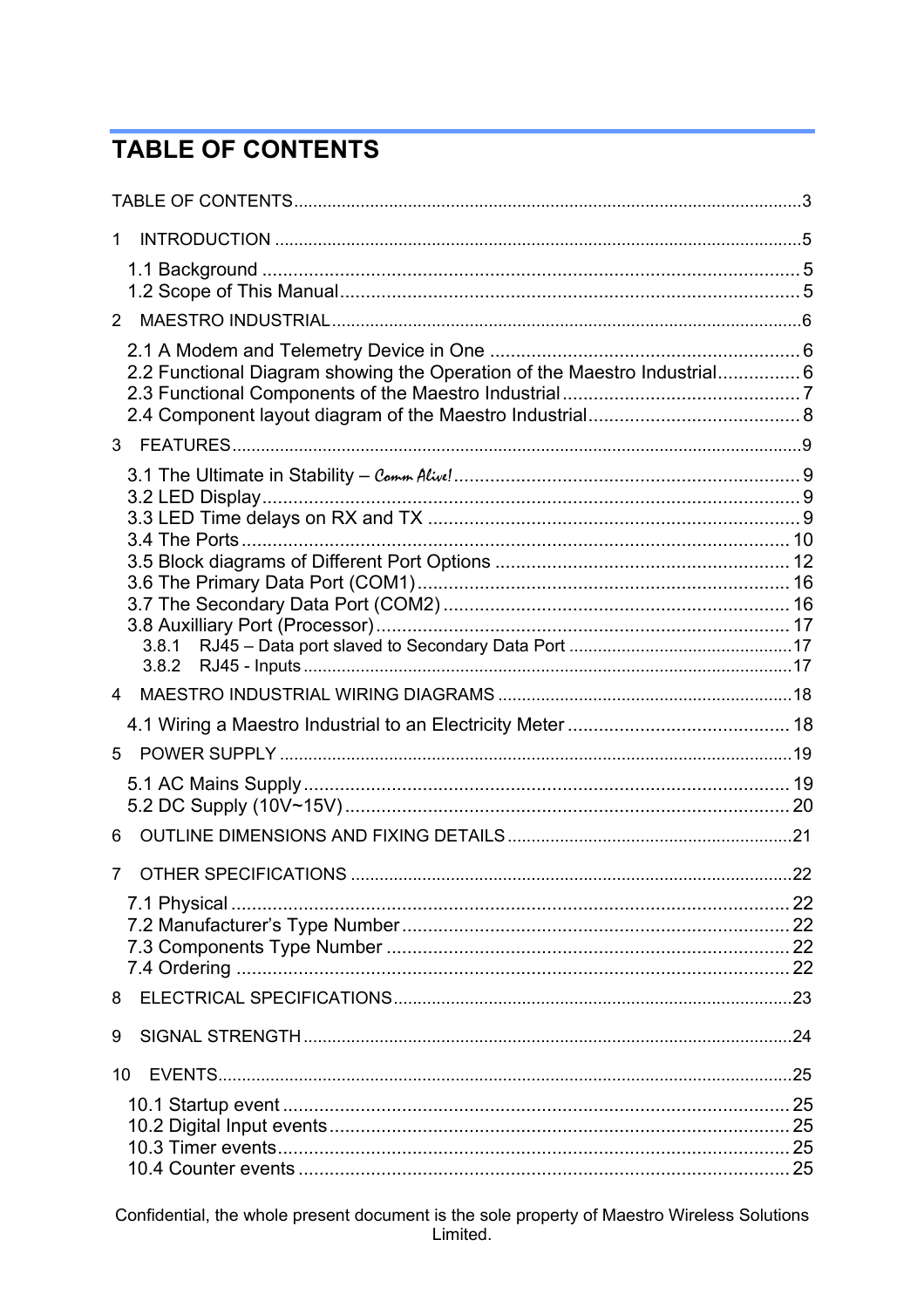|                 |                                                                             | 25 |
|-----------------|-----------------------------------------------------------------------------|----|
| 11              |                                                                             |    |
| 12 <sup>1</sup> |                                                                             |    |
|                 |                                                                             |    |
|                 |                                                                             |    |
|                 |                                                                             |    |
|                 |                                                                             |    |
|                 |                                                                             |    |
|                 |                                                                             |    |
|                 | 12.3.2 Power LED, and CTS LED come on, but the GSM LED won't flash30        |    |
|                 | 12.3.3 I get an "OK" for an AT<13> request, but I can't program the modem30 |    |
|                 |                                                                             |    |
| 13              |                                                                             |    |
| 14              |                                                                             |    |
| 15              |                                                                             |    |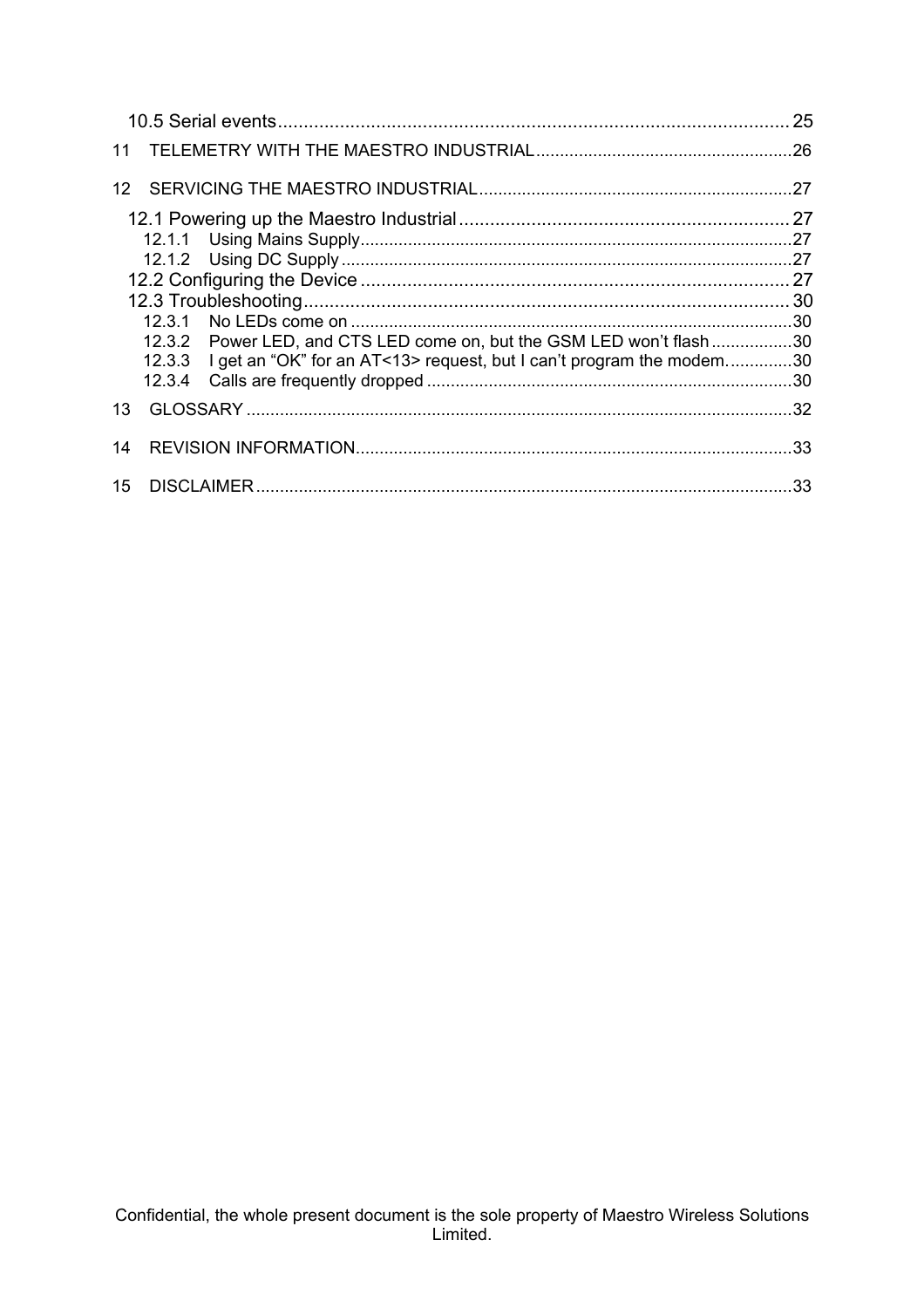## **1 INTRODUCTION**

### **1.1 Background**

This manual serves as a reference for users of the Maestro Industrial. The Maestro Industrial is a GSM/GPRS device used in applications where data must be returned from some or another remote device with a serial port.

The Maestro Industrial is capable of both translating between a serial communications and GPRS and acting like a standard AT-driven GSM modem. Four digital inputs can be programmed with a large number of commands to perform some or another action when triggered.

#### **1.2 Scope of This Manual**

The following aspects of the Maestro Industrial are covered :

- Features
- Power Supply
- Mounting
- Interfaces
- Events Programming
- AT Programming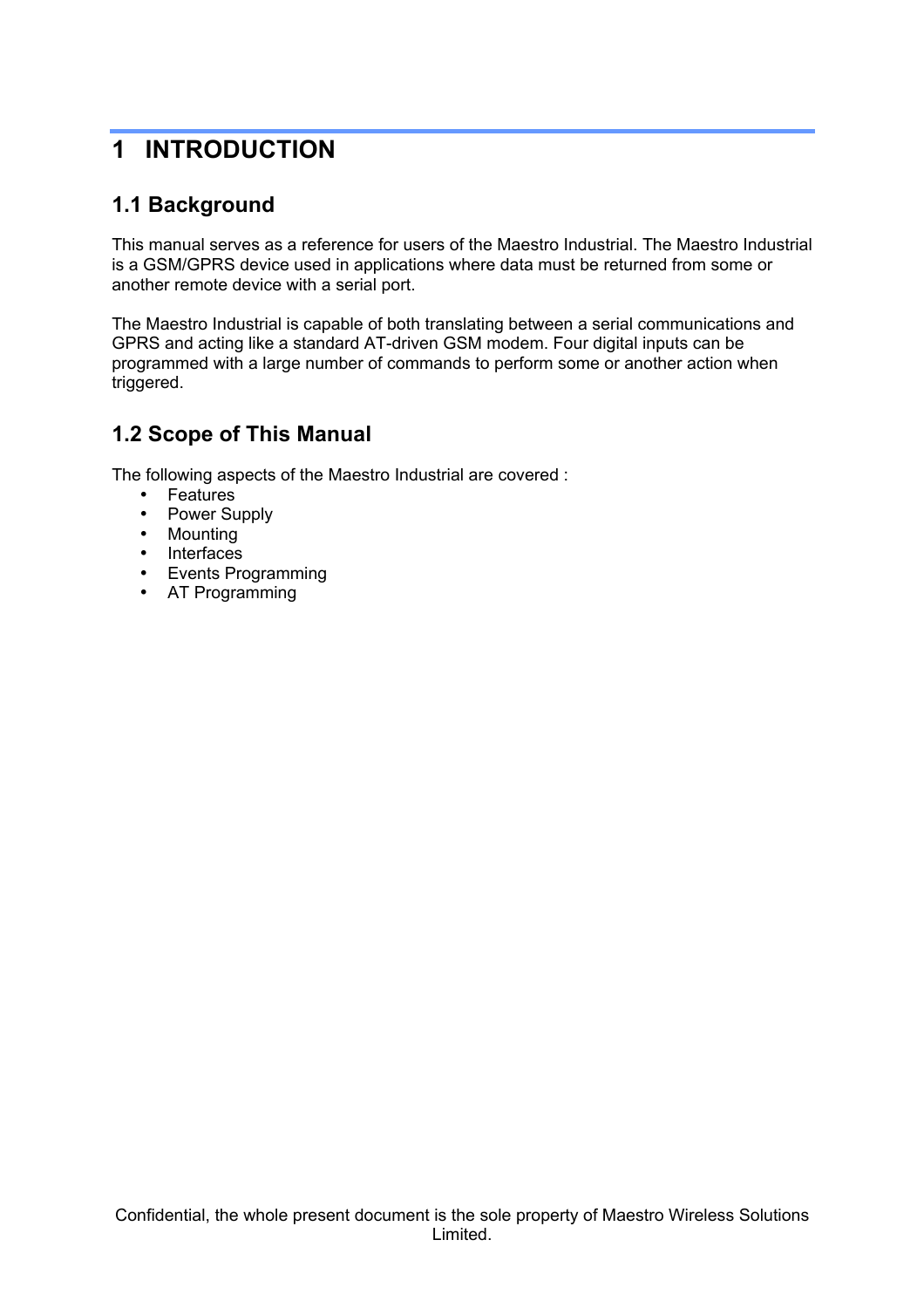# **2 MAESTRO INDUSTRIAL**

## **2.1 A Modem and Telemetry Device in One**

The Maestro Industrial is a GSM/GPRS terminal intended to be used in industrial telemetry applications. Even though the Maestro Industrial can act like a GSM modem, it offers much more in terms of communications, inputs, and event-based programming.

By using simple commands, the Maestro Industrial can switch between using CSD (circuit switched data) calls, or GPRS to communicate with a device on the serial port. Four fully programmable inputs, timers, counters and other events provide a very powerful and futureproof solution for industrial communications.

#### **2.2 Functional Diagram showing the Operation of the Maestro Industrial**

The Maestro Industrial operates in the following modes :

- 1. Modem mode
- 2. Command Mode

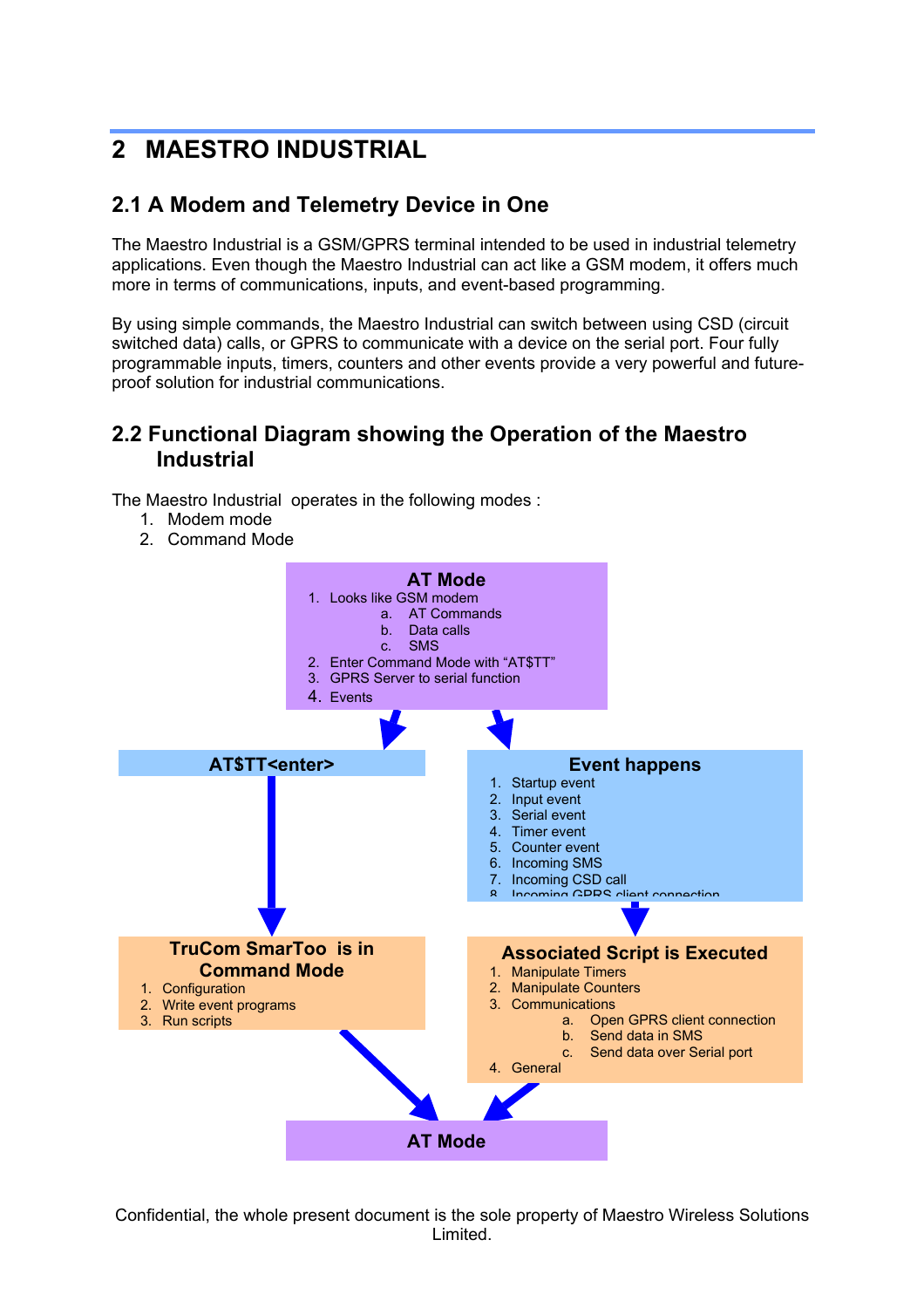The default mode of the Maestro Industrial is modem mode, and the Maestro Industrial will always revert to modem state after a timeout period.

In modem mode the Maestro Industrial accepts normal AT commands like a GSM/GPRS modem. In this mode, events (such as inputs) will trigger the program scripts associated with them.

Command Mode is used to access the telemetry features and to program the scripts associated with events.

The Maestro Industrial will not remain in Command Mode and will automatically revert back to AT Mode after some time of inactivity.

#### **2.3 Functional Components of the Maestro Industrial**



The Maestro Industrial consist of the following functional components: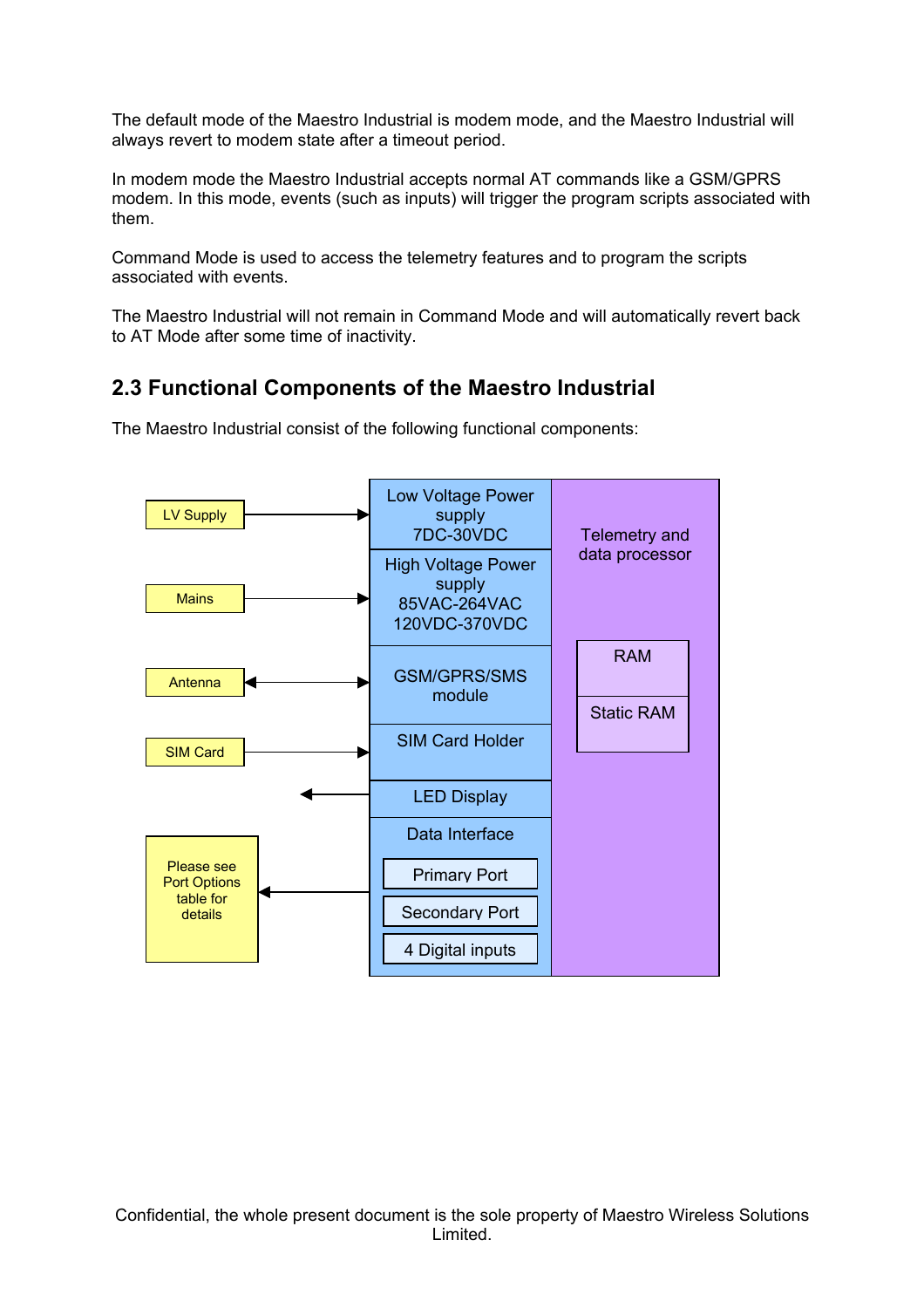## **2.4 Component layout diagram of the Maestro Industrial**

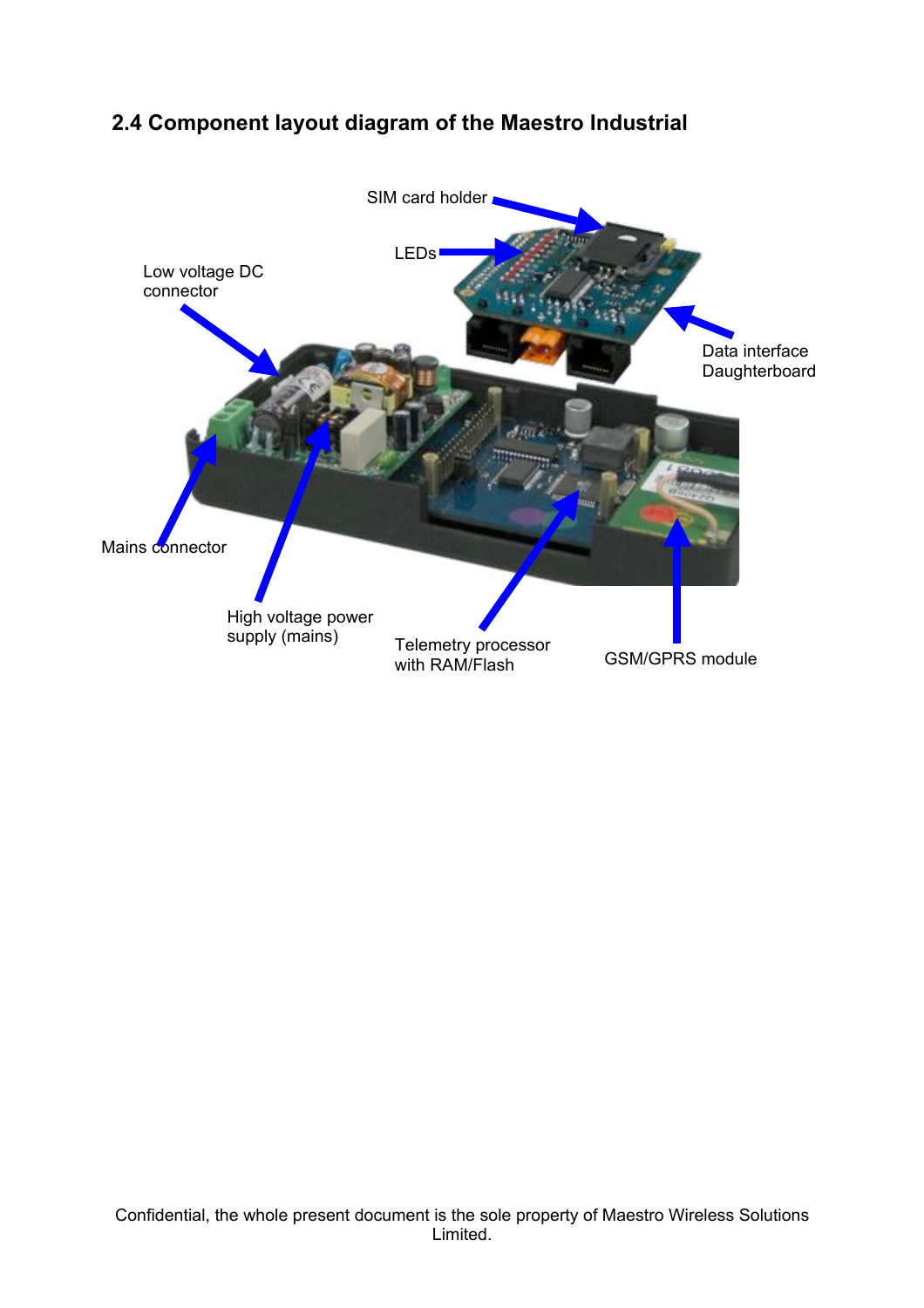## **3 FEATURES**

## **3.1 The Ultimate in Stability –** Comm Alive!

Telemetry users know that their devices are often in remote or inaccessible areas. The last thing they can afford is to have to continuously visit a number sites to reset these devices.

There are four major causes of failures in GSM-based telemetry :

- 1. Lockups between modem and GSM network.
- 2. Unterminated data calls.
- 3. Loss of network authentication.
- 4. Unknown network or modem status.

By using proven and patented technology, the Maestro Industrial is kept as stable as possible. **Depending on the customer's preferences on order, the modem will reset under any of the following conditions** :

- 1. Every 24 hours (only if not in data call).
- 2. If a data call is unterminated for longer than 1 hour.
- 3. If the modem loses GSM network authentication for longer than 10 minutes.

If the modem is in a data call when the 24hr reset cycle starts, the modem will wait for 10 minutes before resetting.

The default reset options are :

- 1. Every 24 hours (only if not in data call).
- 2. If the modem loses GSM network registration for longer than 10 minutes.

#### **3.2 LED Display**

A display of ten LEDs offers a powerful troubleshooting and verification function :

| <b>LED</b>         | <b>Meaning</b>           | <b>States</b>                     |
|--------------------|--------------------------|-----------------------------------|
| Power              | Power present            | Off: Not powered                  |
|                    |                          | On: Powered                       |
|                    |                          | On solid: Searching               |
| <b>GSM Network</b> | <b>GSM Network state</b> | Short Flash: Logged on network    |
|                    |                          | Long Flash: Busy in data call     |
| TX                 | Transmit                 | On : Meter transmits data         |
| <b>RX</b>          | Receive                  | On : Meter receives data          |
| <b>DTR</b>         | Data Terminal Ready      | On: Meter ready                   |
| <b>DSR</b>         | Data Set Ready           | On: Modem ready                   |
| <b>RTS</b>         | Request to Send          | On : Meter ready to transmit data |
| <b>CTS</b>         | Clear to send            | On : Modem ready to accept data   |
| RI                 | Ring Indicator           | Flash: Ring - waiting to answer   |
| <b>DCD</b>         | Data Carrier Detect      | On : Busy in data call            |

#### **3.3 LED Time delays on RX and TX**

At 9600 baud, the bit lengths are only 104 us (0.000104s) long, and virtually impossible to see with the human eye. To enable the user to be able to see when the meter transmits and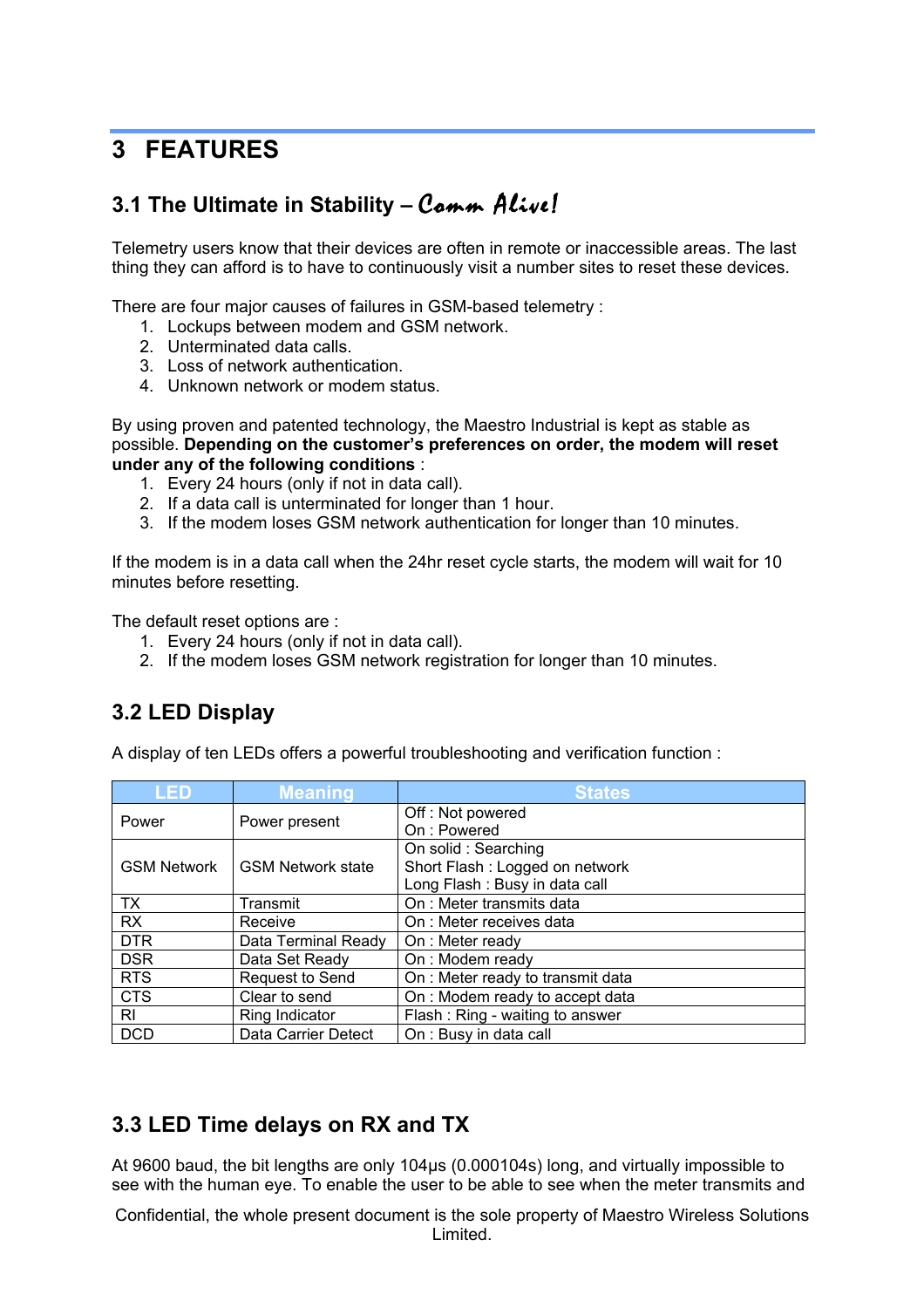received data, short delay of around 200ms (0.2s) have been added to the RX and TX LEDs. These delays do not interfere with the communication in any way and only affect the time that the respective LEDs are lit.

### **3.4 The Ports**

The Maestro Industrial has three ports available in a number of configurations :

- 1) Primary data port
- 2) Secondary data port
- 3) Auxiliary port

The different combinations of these ports are possible with the appropriate internal daughterboard option. Not all the ports may be accessible in all the configurations. In the simplest configuration, the Maestro Industrial will have a DB9 female on the primary data port, and an RJ45 with four inputs on the auxiliary port.

The data ports support asynchronous communications. Full handshaking is only available on the Primary data port on the DB9, DB15 and DB25 connectors. The primary port does not support MARK or SPACE parity and is limited to a maximum of 57600 baud.

Only RX/TX/RTS/CTS are supported on the RJ45 connectors.

The primary data port and the secondary data port work independently from each other and may have different character framing and baud rates.

The auxiliary port may be used as a third RS232 port slaved to the secondary data port, or as a telemetry port with four digital inputs.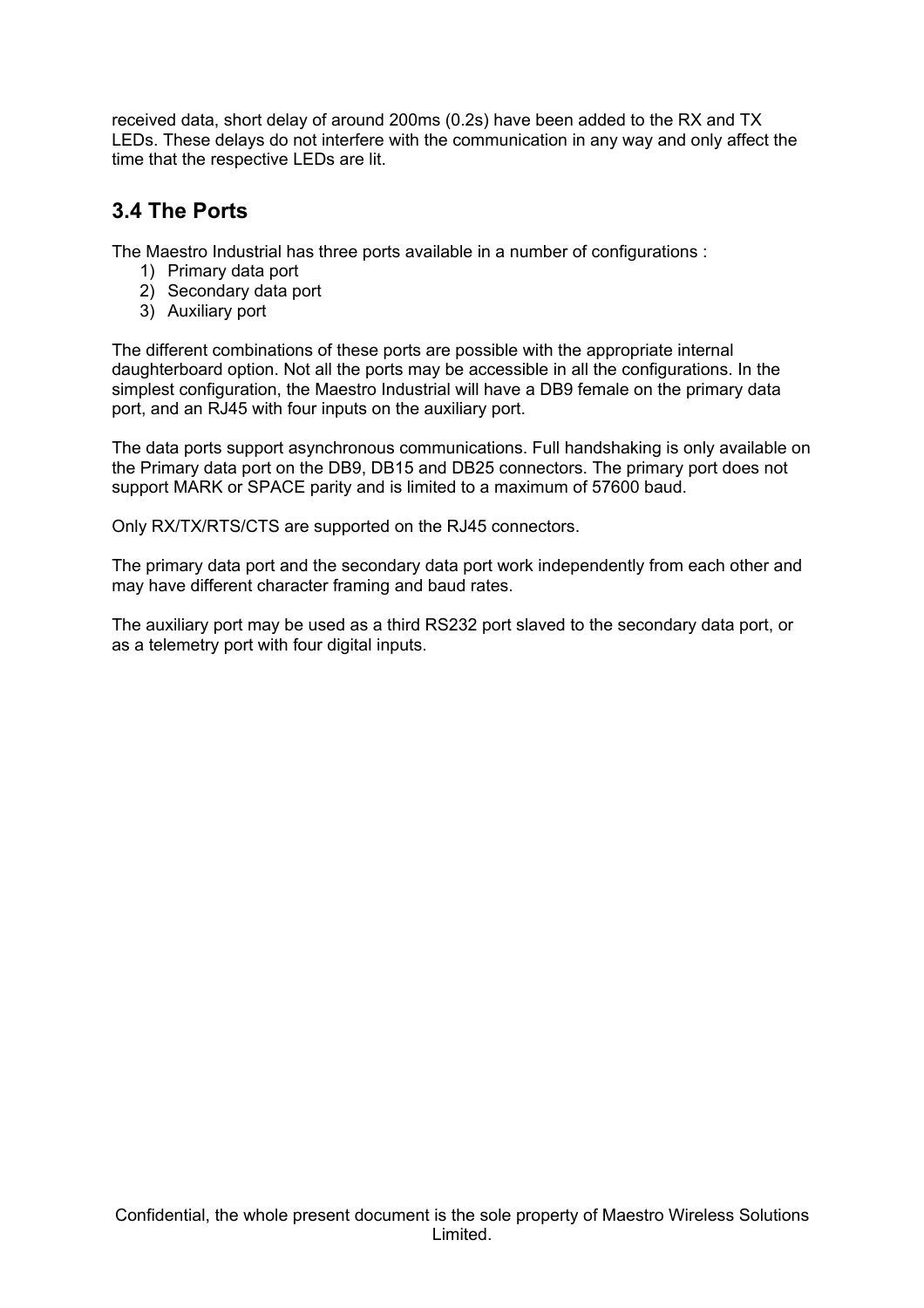#### **Port Options**

|                | <b>Primary Data Port</b> |                      | <b>Secondary Data Port</b> |              |                  | <b>Auxilliary Port</b> | <b>Side View</b>                                        |
|----------------|--------------------------|----------------------|----------------------------|--------------|------------------|------------------------|---------------------------------------------------------|
| Option         | <b>Connector</b>         | Interface            | <b>Connector</b>           | Interface    | <b>Connector</b> | Interface              |                                                         |
| 1              | DB <sub>9</sub>          | <b>RS232</b>         |                            |              | <b>RJ45</b>      | 4 x Inputs             | 0000  <br>  00000<br>( )<br><u>luuuul</u>               |
| $\overline{2}$ | DB <sub>9</sub>          | <b>RS232</b>         |                            |              | <b>RJ45</b>      | <b>RS232</b>           | 0000  <br>  00000<br>◯<br><u> Ішши</u>                  |
| 3              | <b>RJ45</b>              | <b>RS232</b>         | <b>RJ45</b>                | <b>RS232</b> | <b>RJ45</b>      | 4 x Inputs             | ШШШ<br><b>LILITILILL</b>                                |
| 4              | <b>RJ45</b>              | <b>RS232</b>         | <b>RJ45</b>                | <b>RS232</b> | <b>RJ45</b>      | <b>RS232</b>           | <u>  uuuu</u><br>ШШШ<br><b>Luurud</b>                   |
| 5              | DB <sub>9</sub>          | <b>RS232</b>         | Terminal                   | <b>RS485</b> |                  |                        | 0000<br>$\mathbf{1}$<br>00000                           |
| $\,6$          | <b>RJ45</b>              | <b>RS232</b>         | Terminal                   | <b>RS485</b> | <b>RJ45</b>      | 4 x Inputs             | шшш<br>ШШШ                                              |
| $\overline{7}$ | <b>DB25</b>              | RS232/<br>4 x Inputs |                            |              |                  |                        | , 00000000000,<br>,000000000000                         |
| 8              | <b>DB15</b>              | RS232/<br>Audio      |                            |              | <b>RJ45</b>      | 4 x Inputs             | ဖြစ္ပစ္ပစ္ပ<br>$\epsilon$ )<br><b>LULLULLI</b><br>00000 |

#### **Pinouts**

All pinouts are looking into the connector on the modem with the antenna connector pointing right.

1

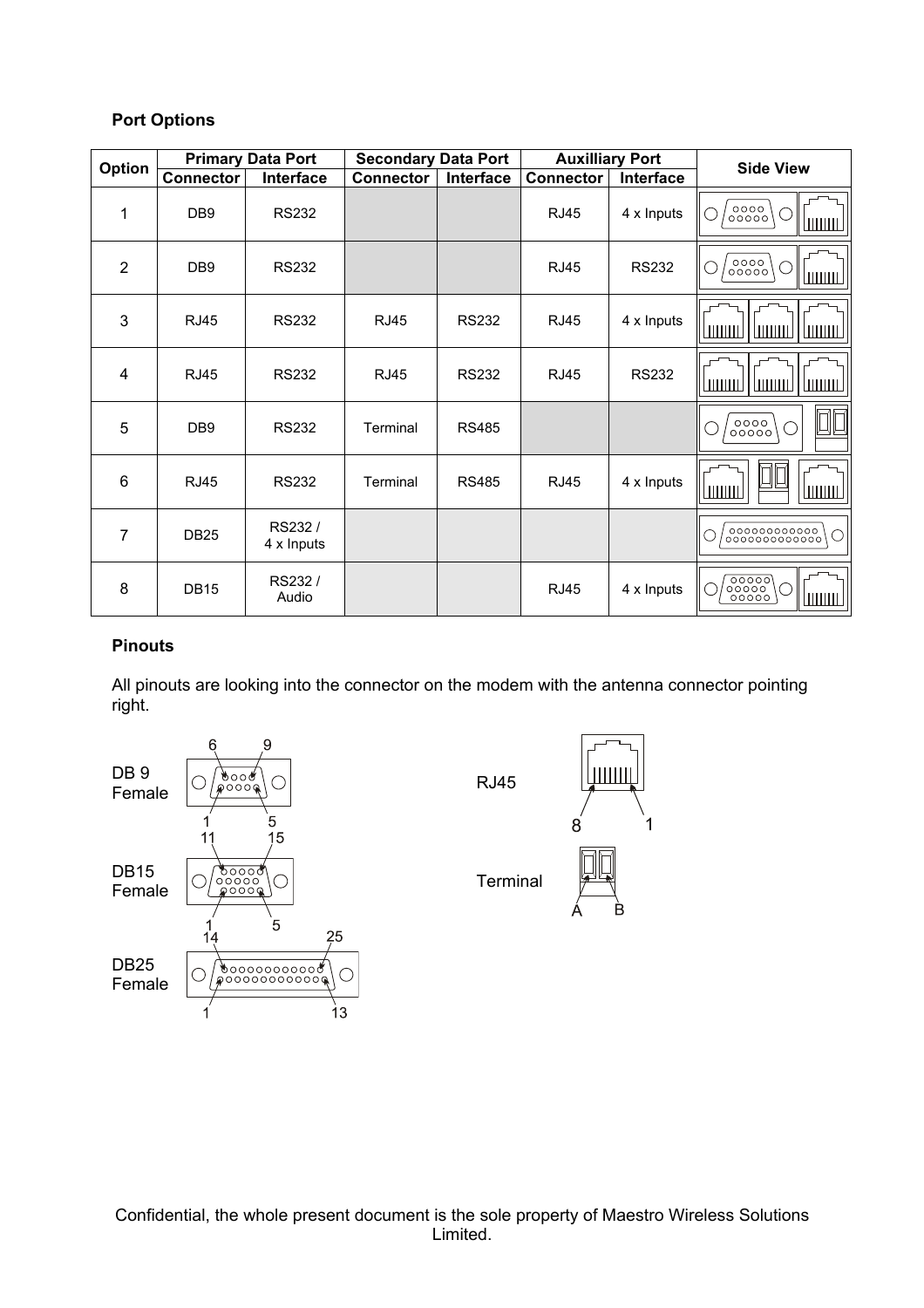## **3.5 Block diagrams of Different Port Options**

**Option 1**



**Option 2**



#### **Option 3**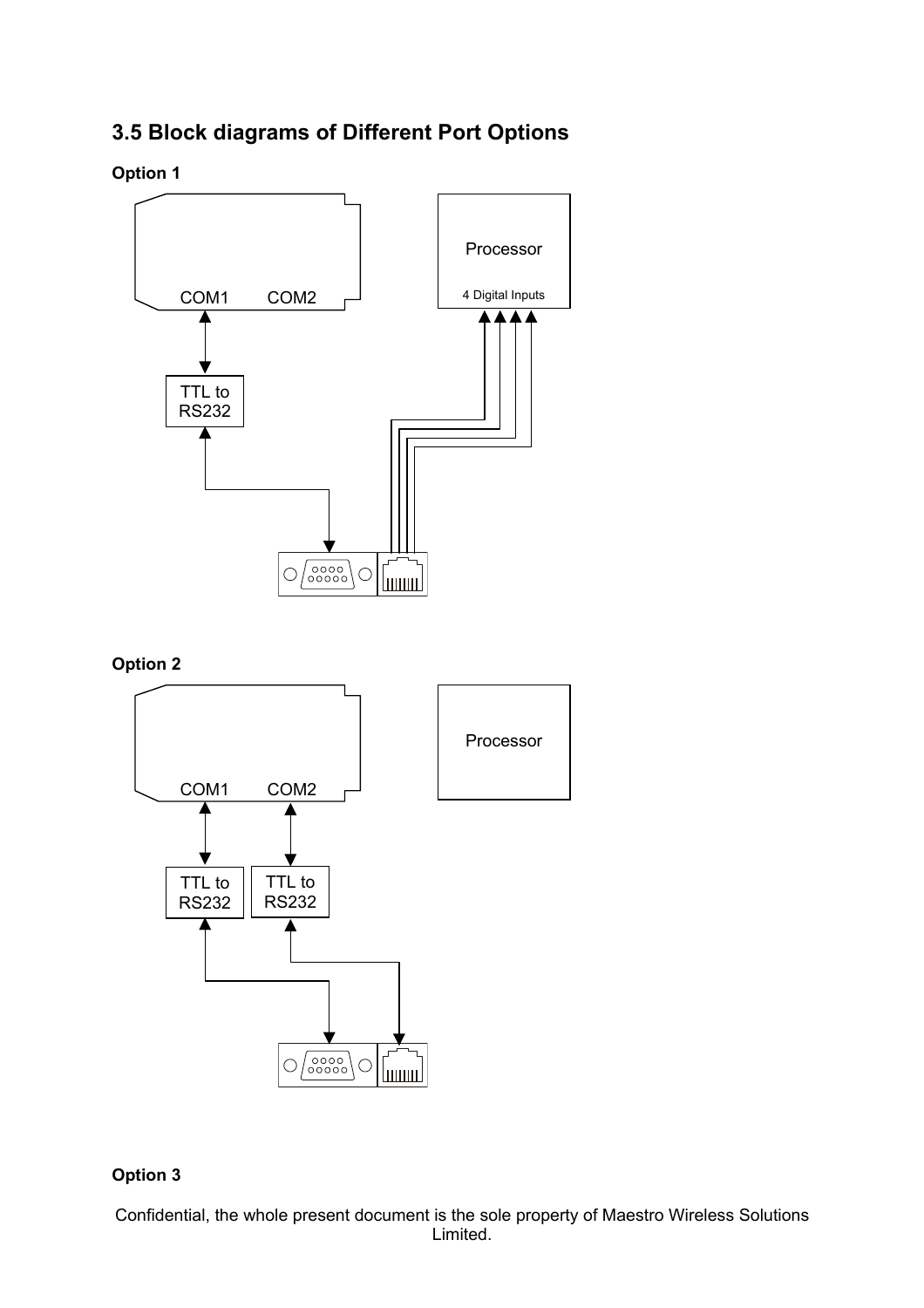

**Option 4**

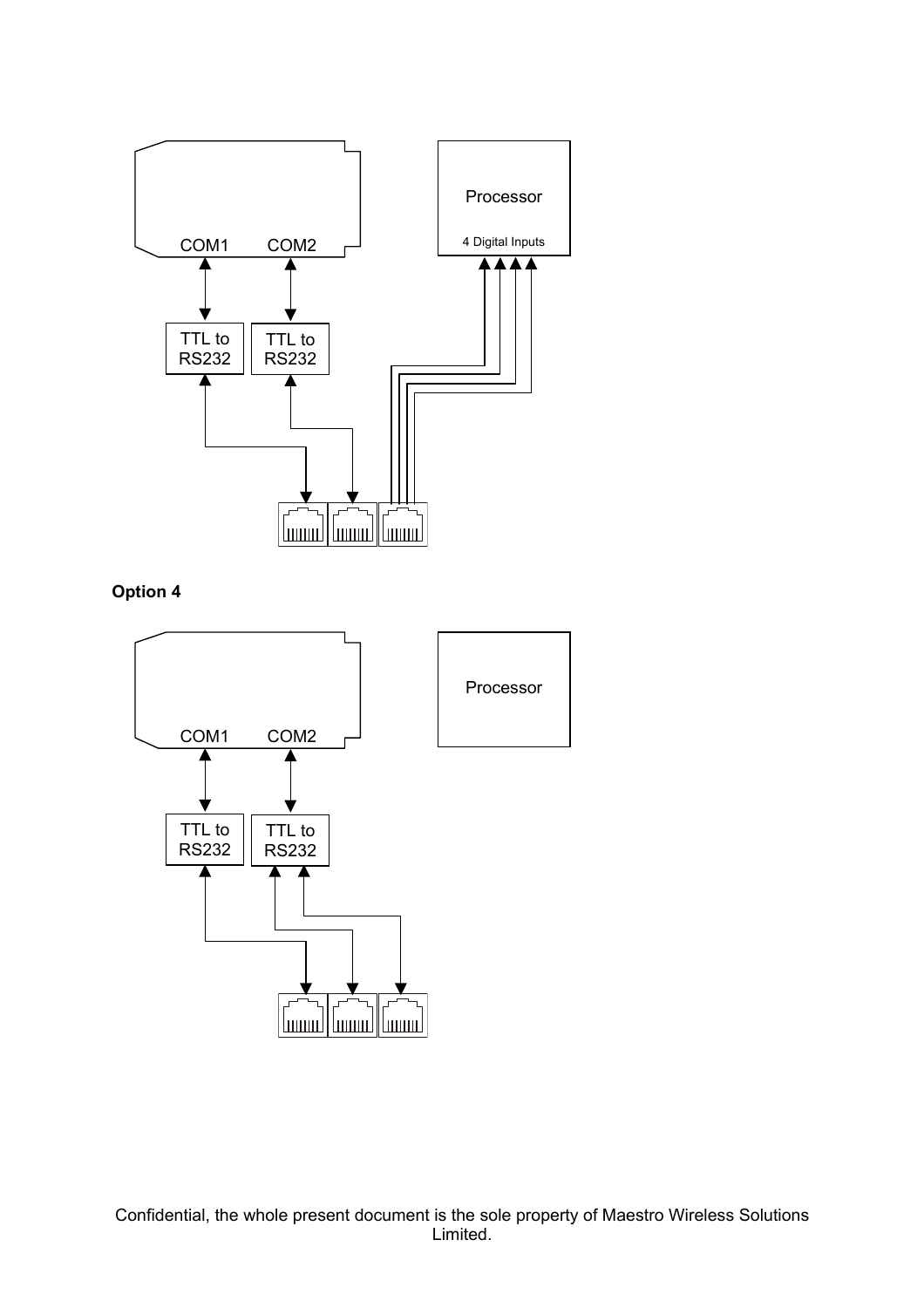



#### **Option 6**



#### **Option 7**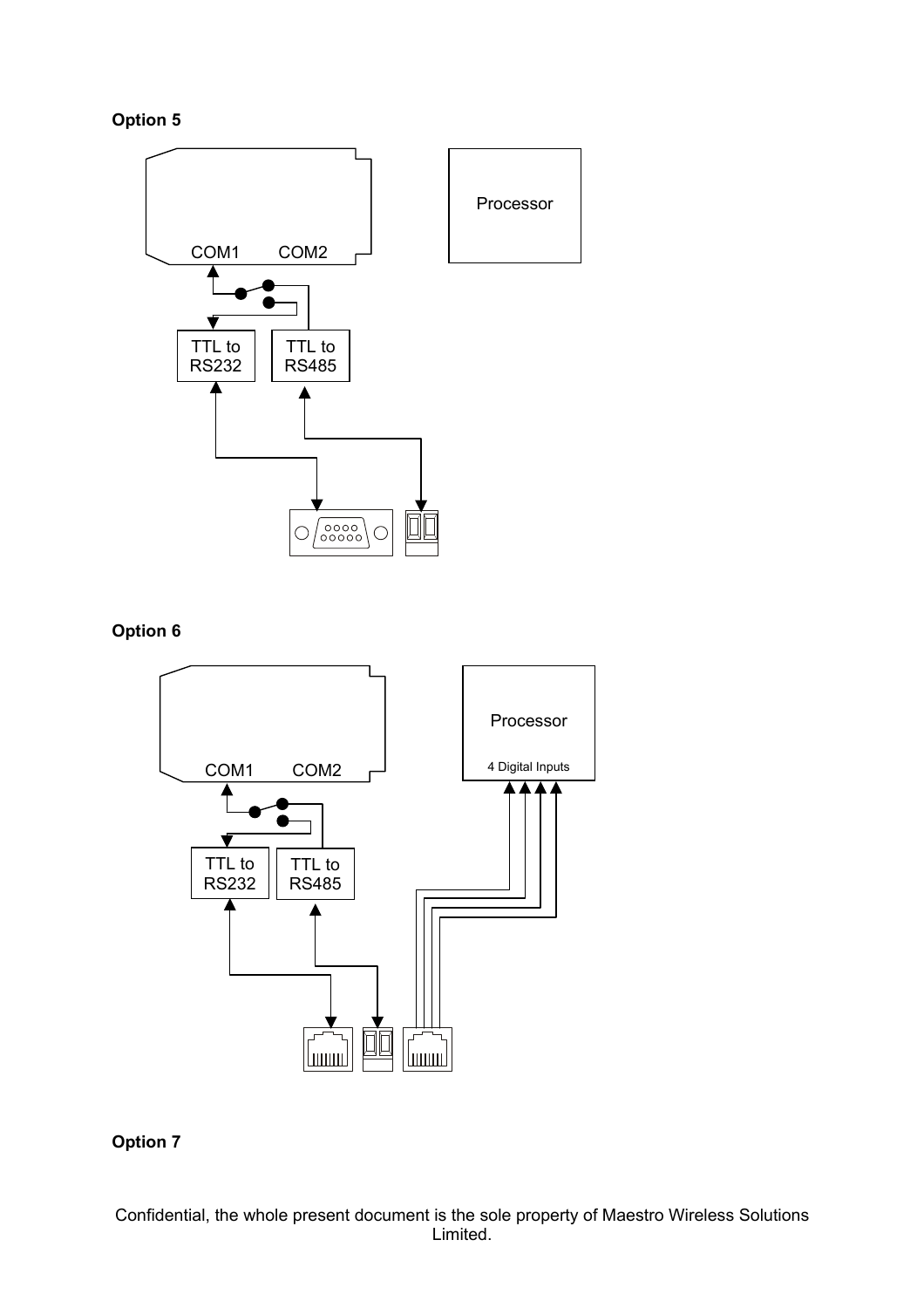

**Option 8**

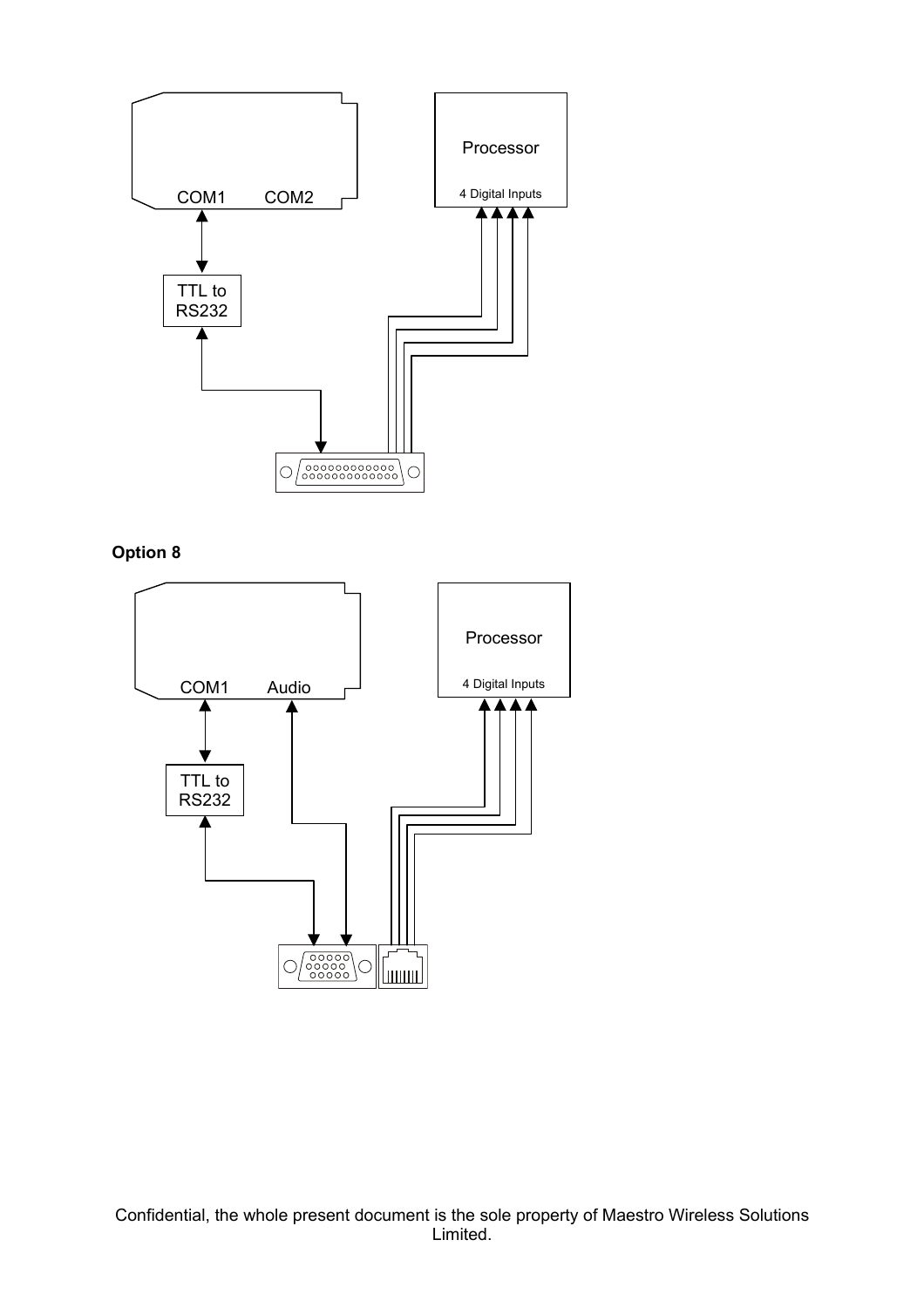## **3.6 The Primary Data Port (COM1)**

The Primary Data Port is available under all the port options. Pinouts are as follows:

| <b>Symbol</b> | <b>Function</b>     | <b>Input/Output</b> | DB9 | <b>DB15</b> | <b>DB25</b> | <b>RJ45</b> |
|---------------|---------------------|---------------------|-----|-------------|-------------|-------------|
| <b>DCD</b>    | Data Carrier Detect | Output              |     |             | 8           |             |
| <b>RX</b>     | Receive data        | Output              | ົ   | 6           | 3           |             |
| <b>TX</b>     | Data Transmit       | Input               | ≏   | າ           | 2           |             |
| <b>DTR</b>    | Data Terminal Ready | Input               |     | 8           | 20          |             |
| <b>GND</b>    | Ground              | Input               |     | 9           |             | 5           |
| <b>DSR</b>    | Data Set Ready      | Output              |     |             | 6           | 6           |
| <b>RTS</b>    | Ready to Send       | Input               |     | 12          |             |             |
| <b>CTS</b>    | Clear to Send       | Output              |     | 11          | 5           |             |
| <b>RI</b>     | Ring Indicator      | Output              |     | 13          | 22          |             |

In addition to the above table, the DB25 and DB15 connectors also interface to the auxiliary port :

| <b>Symbol</b>   | <b>Function</b> | <b>Input/Output</b> | DB9 | <b>DB15</b> | <b>DB25</b> | <b>RJ45</b> |
|-----------------|-----------------|---------------------|-----|-------------|-------------|-------------|
| IN <sub>1</sub> | Input 1         | Input               |     | 14          |             |             |
| IN <sub>2</sub> | Input 2         | Input               |     | 15          |             |             |
| IN <sub>3</sub> | Input 3         | Input               |     | 16          |             |             |
| IN4             | Input 4         | Input               |     | 17          |             |             |
| Mic+            | Microphone +    | Input               |     |             | 4           |             |
| Mic-            | Microphone -    | Input               |     |             | 5           |             |
| Speak+          | Speaker +       | Output              |     |             | 10          |             |
| Speak-          | Speaker -       | Output              |     |             | 15          |             |

## **3.7 The Secondary Data Port (COM2)**

The pinouts are as follows :

| <b>Symbol</b>  | <b>Function</b>     | Input/Output | <b>RJ45</b> | <b>Terminal</b> |
|----------------|---------------------|--------------|-------------|-----------------|
| <b>DCD</b>     | Data Carrier Detect | Output       |             |                 |
| <b>RX</b>      | Receive data        | Output       | 2           | 6               |
| <b>TX</b>      | Data Transmit       | Input        | 3           | 2               |
| <b>DTR</b>     | Data Terminal Ready | Input        |             | 8               |
| <b>GND</b>     | Ground              | Input        | 5           | 9               |
| <b>RTS</b>     | Ready to Send       | Input        |             | 12              |
| <b>CTS</b>     | Clear to Send       | Output       | 8           | 11              |
| R <sub>l</sub> | Ring Indicator      | Output       |             | 13              |
| A              | RS485+              |              |             | A               |
| B              | <b>RS485-</b>       |              |             | в               |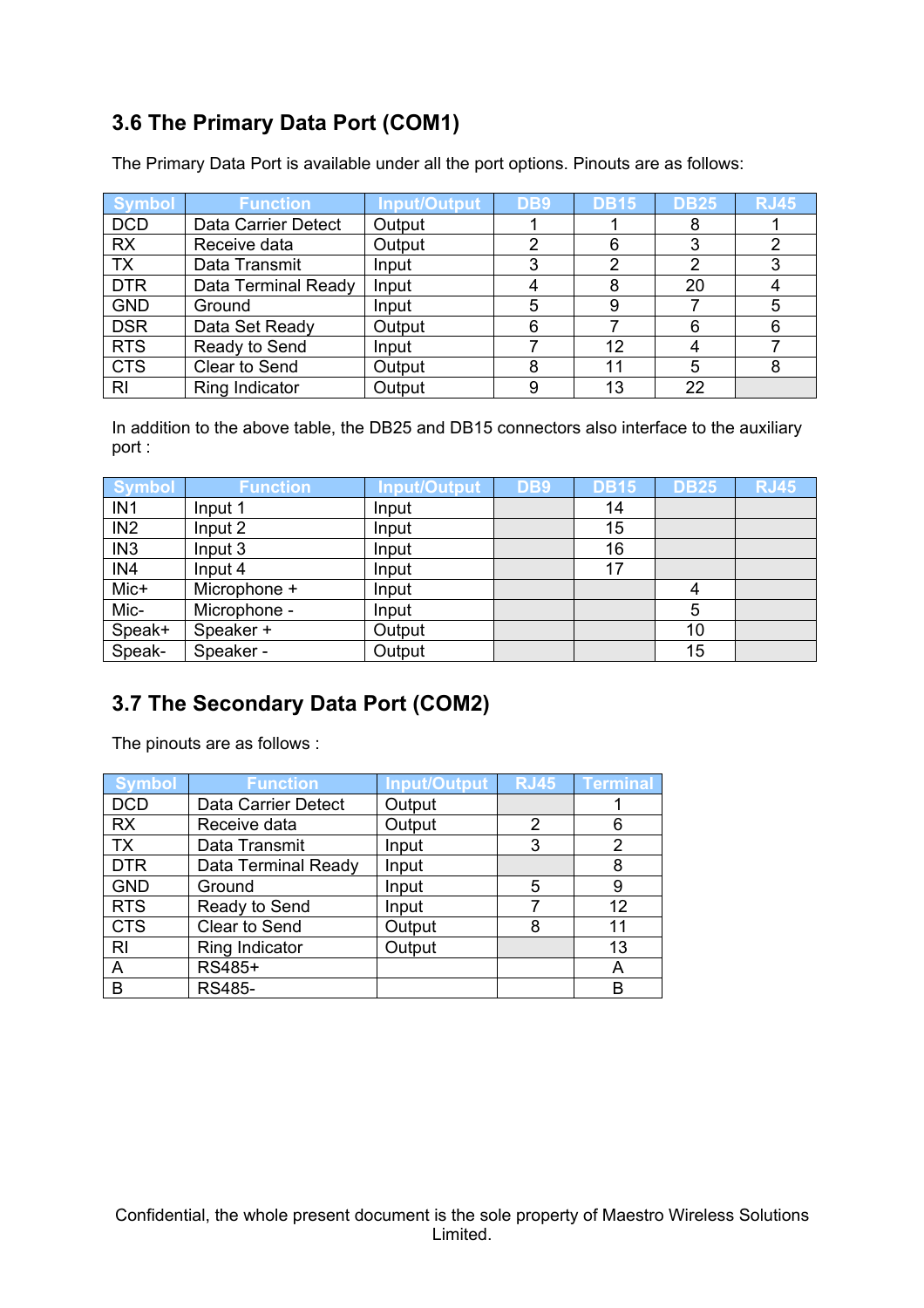## **3.8 Auxiliary Port (Processor)**

#### *3.8.1 RJ45 – Data port slaved to Secondary Data Port*

| <b>Symbol</b>  | <b>Function</b>     | <b>Input/Output</b> | <b>RJ45</b> |
|----------------|---------------------|---------------------|-------------|
| <b>DCD</b>     | Data Carrier Detect | Output              |             |
| <b>RX</b>      | Receive data        | Output              | 2           |
| <b>TX</b>      | Data Transmit       | Input               | 3           |
| <b>DTR</b>     | Data Terminal Ready | Input               |             |
| <b>GND</b>     | Ground              | Input               | 5           |
| <b>RTS</b>     | Ready to Send       | Input               |             |
| <b>CTS</b>     | Clear to Send       | Output              | 8           |
| R <sub>l</sub> | Ring Indicator      | Output              |             |

#### *3.8.2 RJ45 - Inputs*

| <b>Symbol</b> | <b>Function</b>                     | <b>RJ45</b> |
|---------------|-------------------------------------|-------------|
| <b>NC</b>     | Do not connect                      |             |
| Input 1       | Input 1 - Short to pin 8 to trigger |             |
| Input 2       | Input 2 - Short to pin 8 to trigger | 3           |
| <b>NC</b>     | Do not connect                      | 4           |
| Input 3       | Input 3 - Short to pin 8 to trigger | 5           |
| Input 4       | Input 4 - Short to pin 8 to trigger | 6           |
| <b>NC</b>     | Do not connect                      |             |
| Common        | Inputs common                       |             |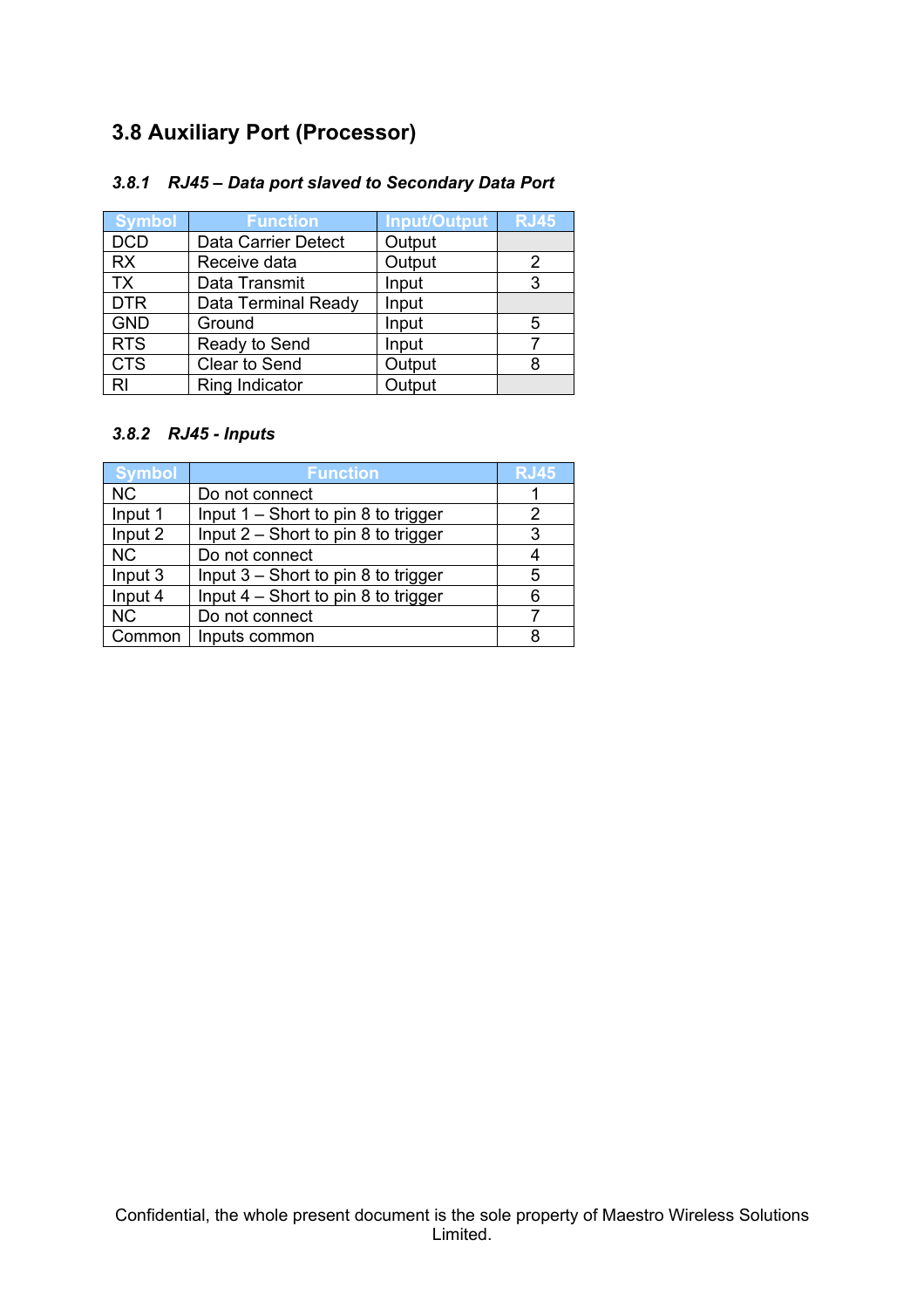# **4 MAESTRO INDUSTRIAL WIRING DIAGRAMS**



### **4.1 Wiring a Maestro Industrial to an Electricity Meter**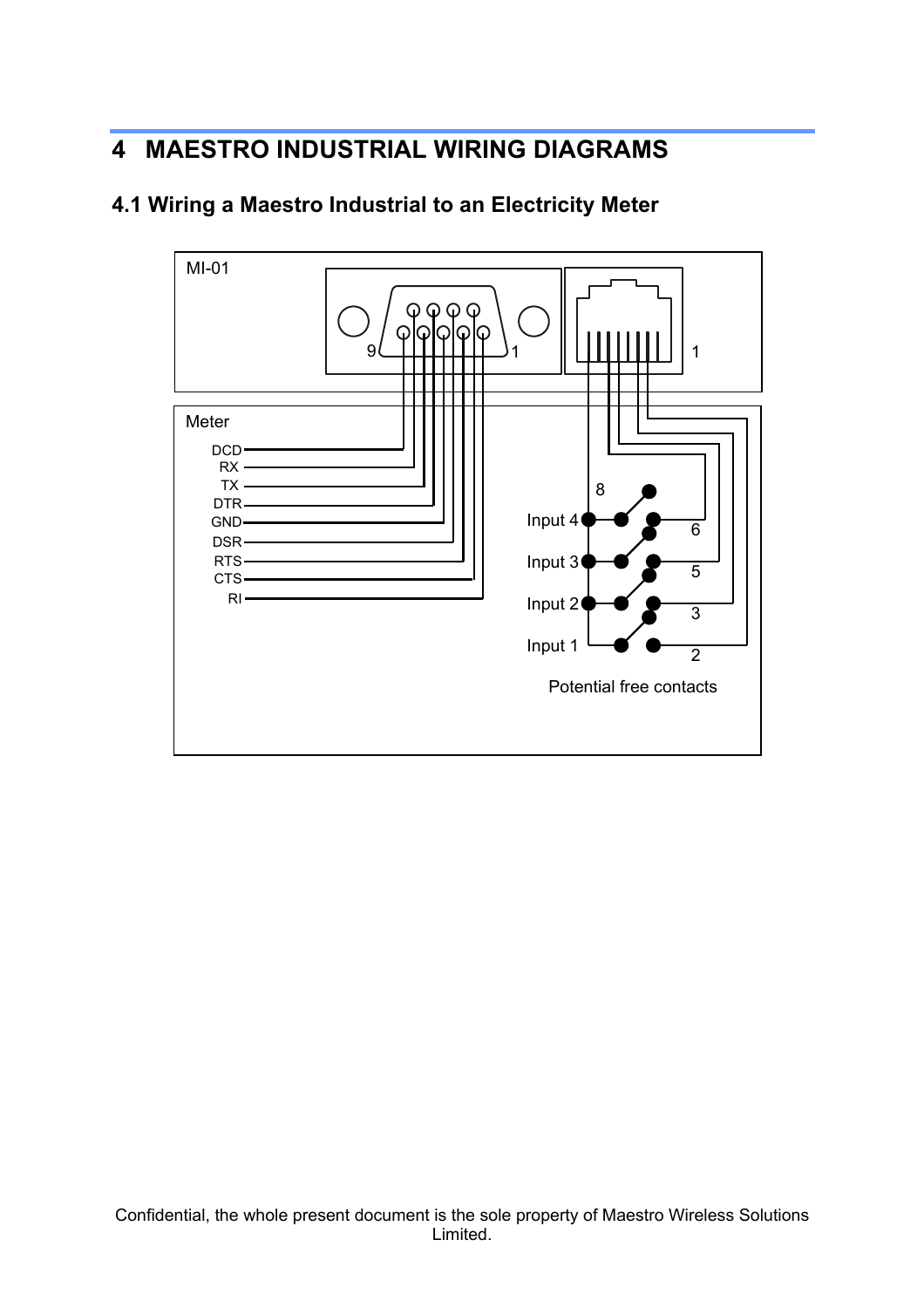## **5 POWER SUPPLY**

#### **5.1 AC Mains Supply**

The Maestro Industrial may be powered from 90VAC to 265VAC. The mains supply is connected to the terminal block as shown in the following picture :



## **Important Notices Even though the Maestro Industrial will operate without an earth connection, this should always be connected for safety reasons. Ensure that the supply wires are inserted and fixed in the correct terminals. Always use SABS approved mains cables. Do not use frayed cables. Please take care when connecting the mains supply, as the possibility of an electric shock exists if the installer inadvertently touches the live or neutral wires or connects the supply to the wrong terminals. Always take all relevant safety precautions. If you are unsure about this – please contact a qualified person to connect and secure the mains connections**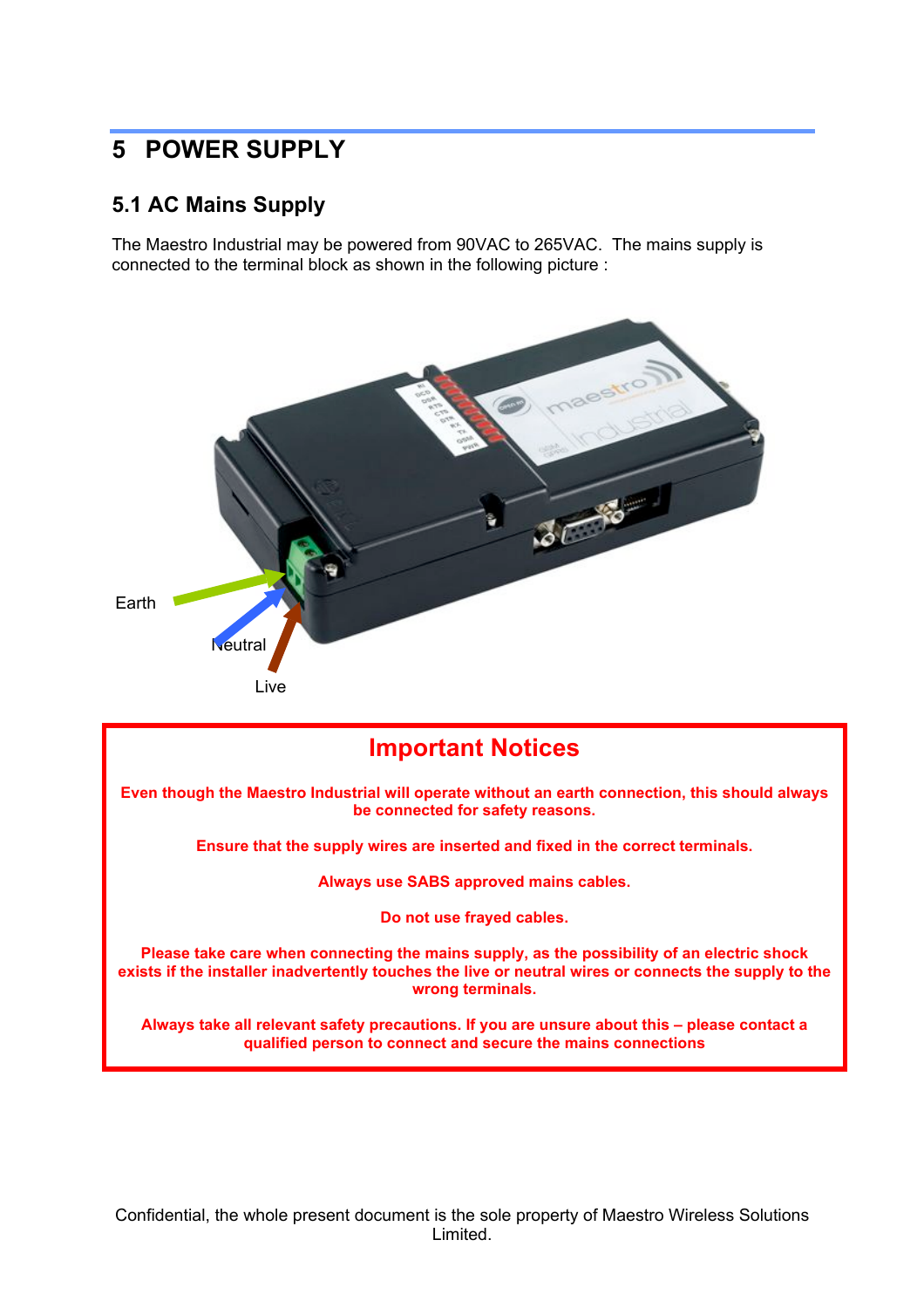## **5.2 DC Supply (10V~15V)**

An optional Low voltage DC Supply Cable allows the integrator to configure the Maestro Industrial in such a way that a backup battery can keep the modem alive after loss of mains supply.



Please note that the Low voltage DC supply must be capable of supplying at least 12VA. This means that, at 12V, the supply must be able to supply 1A. This is not the continuous current that the Maestro Industrial requires, but the pulses required when the modem is in communication during a download.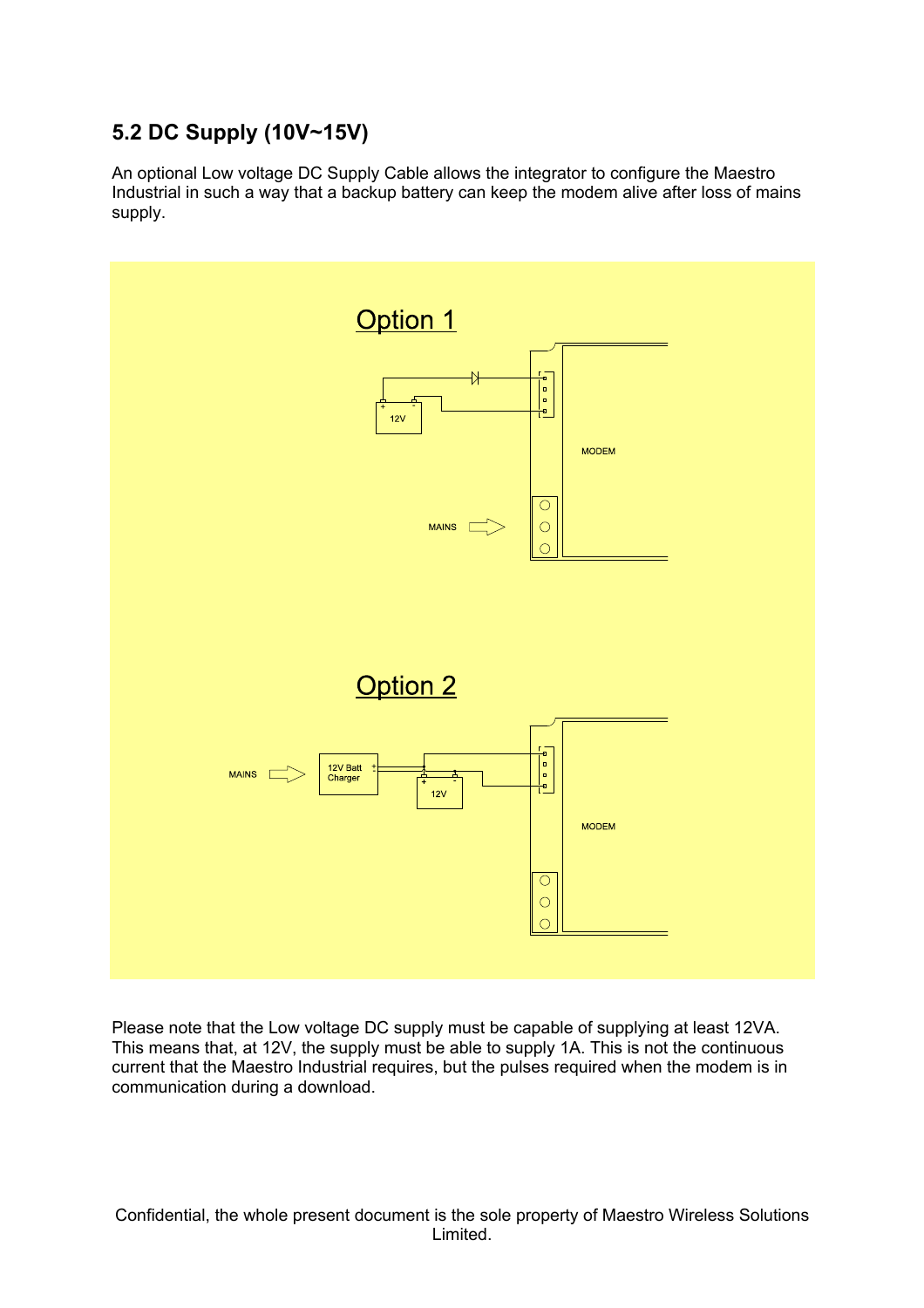# **6 OUTLINE DIMENSIONS AND FIXING DETAILS**

# **Top three quarter view Bottom three quarter view** 35mm 160mm 78mm Mains terminals Data and telemetry port SMA Antenna connector LED indicators Mains terminals SIM card holder Low voltage DC input DIN rail clip

Fixing is via the DIN rail clip mounted on the bottom of the casing.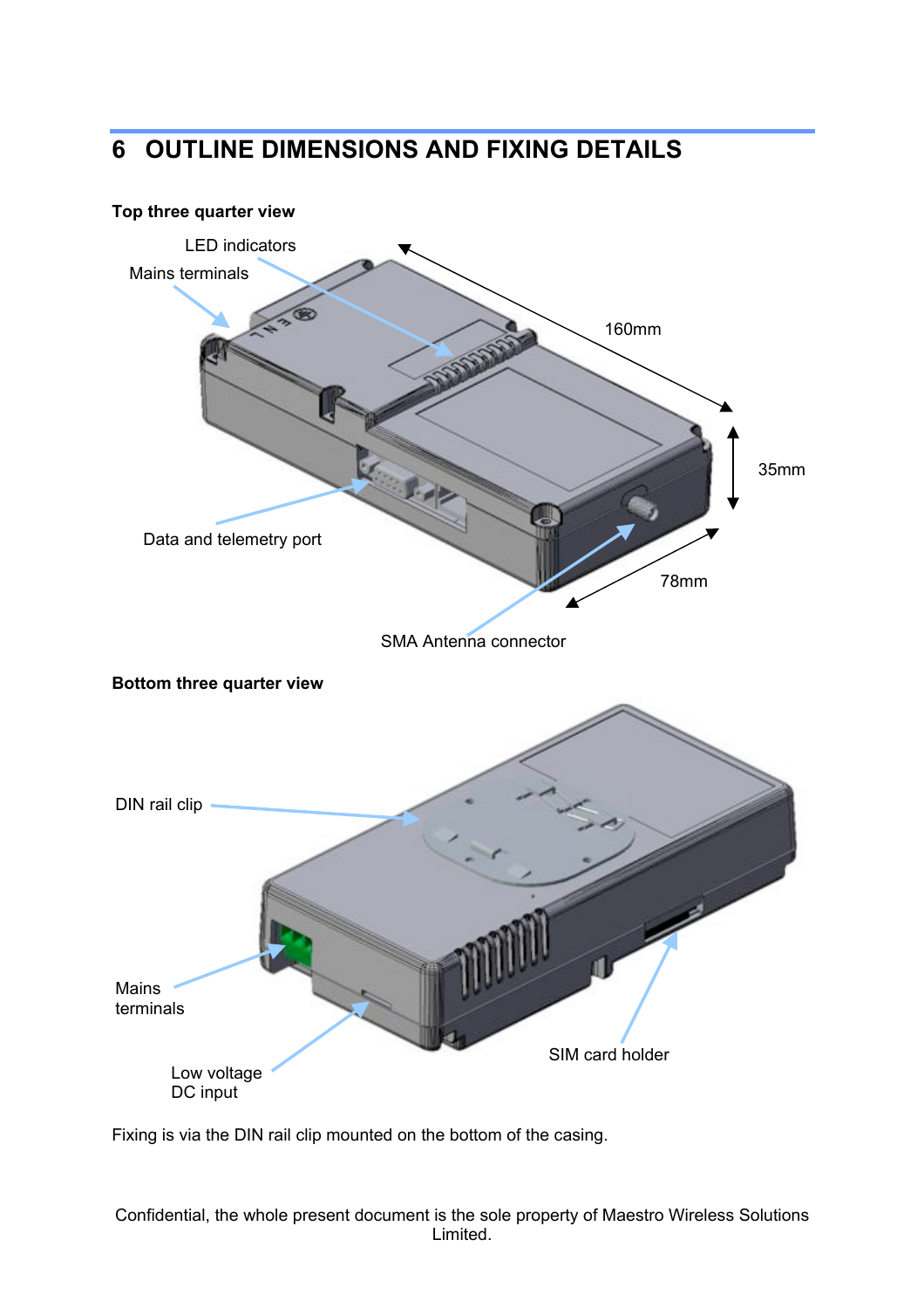The Maestro Industrial can be mounted onto TS 35 x 15 or TS 35 x 7.5 DIN rail :



# **7 OTHER SPECIFICATIONS**

#### **7.1 Physical**

| <b>Size</b>               | 78mm x 160mm x 35mm                 |
|---------------------------|-------------------------------------|
| Weight                    | 725g                                |
| <b>Casing material</b>    | Metal alloy                         |
| <b>Temperature rating</b> | -20 $^{\circ}$ C to 60 $^{\circ}$ C |
| <b>Humidity</b>           | Up to 90% RH non-condensing         |

## **7.2 Manufacturer's Type Number**

The current type number for the Maestro Industrial is V.SMGR.FRG.2.0.0 The device is also distributed in other territories (Africa, Europe, Far East) under the trade name Maestro Industrial.

## **7.3 Components Type Number**

There are 8 different daughterboards that give the Maestro Industrial different interface options. The type numbers for these options are as per 3.4:

- Option 1
- Option 2
- Option 3
- Option 4<br>• Option 5
- Option 5
- Option 6
- Option  $\overline{7}$ <br>• Option  $\overline{9}$
- Option 8

## **7.4 Ordering**

To order, user the model number V.SMGR.FRG.2.0.0 together with the option type, for instance: V.SMGR.FRG.2.0.0 Option 1.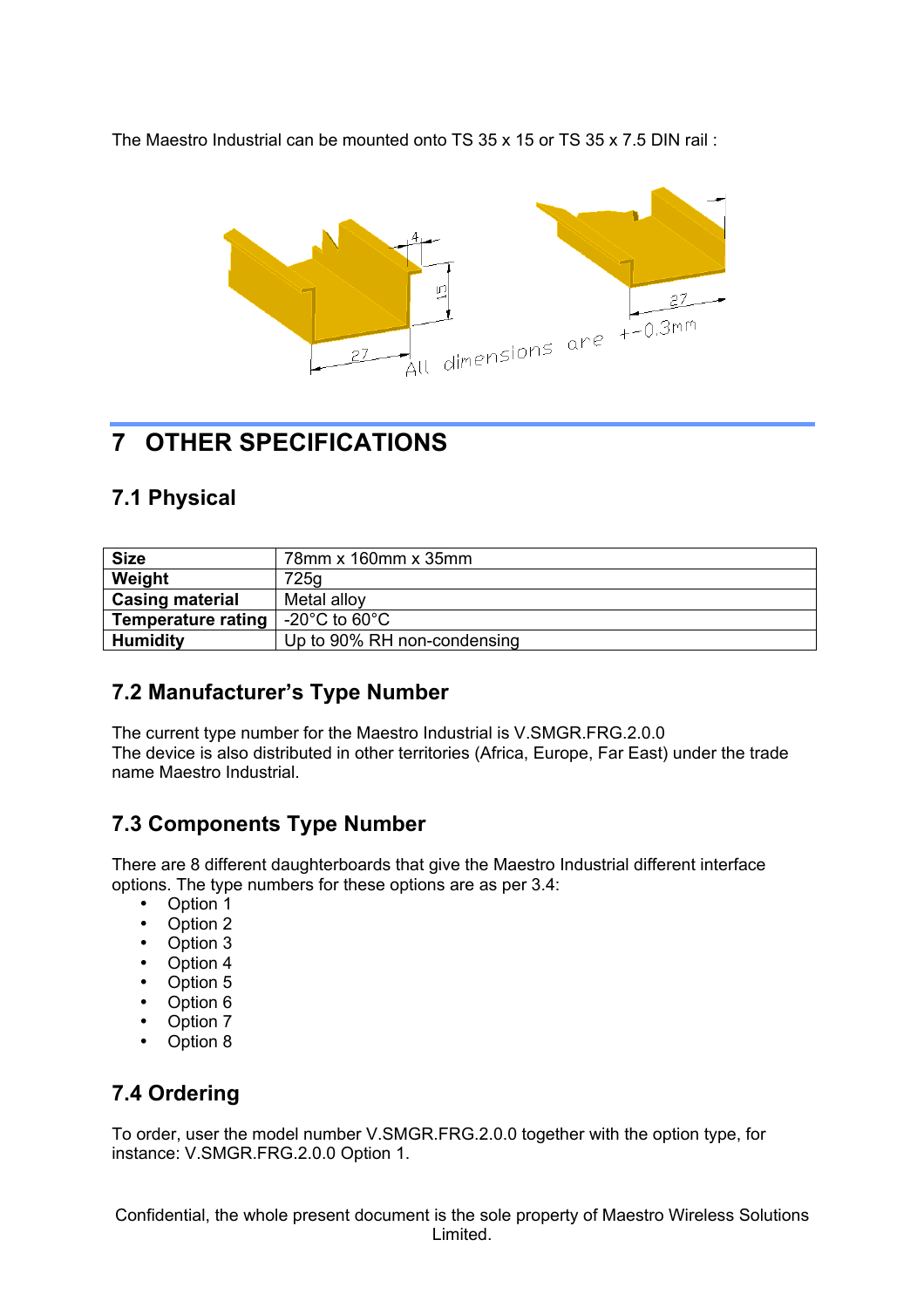# **8 ELECTRICAL SPECIFICATIONS**

Power supply :

| Input          | Min    | Max           |
|----------------|--------|---------------|
| Mains (AC)     | 85VAC  | <b>264VAC</b> |
| Mains (DC)     | 110VDC | 370VDC        |
| Low voltage DC | 8VDC   | 30VDC         |

Antenna Connector

| vne       |        |
|-----------|--------|
| Gender    | Female |
| Impedance |        |

Data Port – dependent on data port adapter option.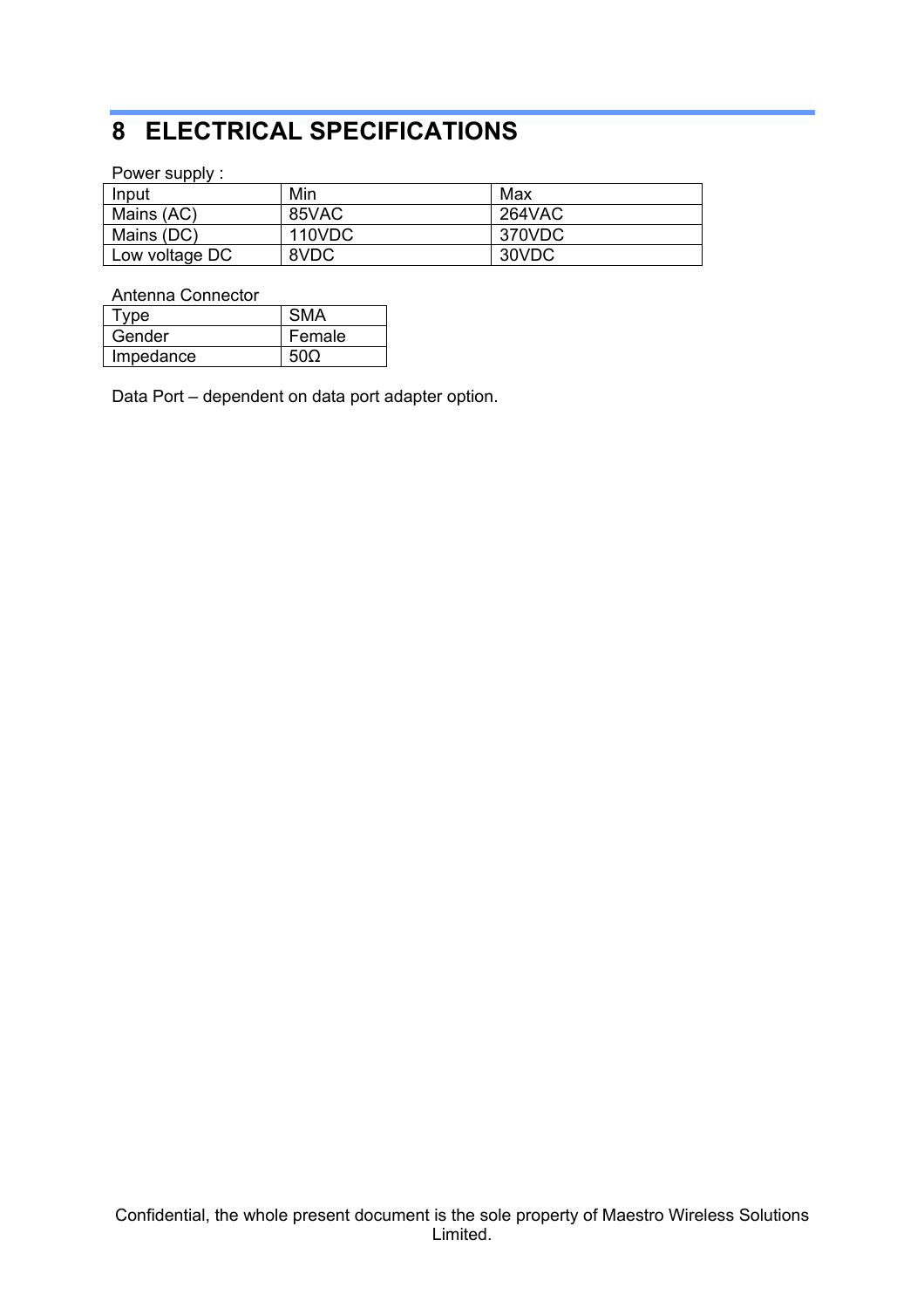# **SIGNAL STRENGTH**

The following table relates the signal strength indicated by the YAT software, to dBm :

| RSSI                    | dBm    |
|-------------------------|--------|
| 0                       | -113   |
| 1                       | -111   |
| $\overline{2}$          | $-109$ |
| 3                       | $-107$ |
| $\overline{\mathbf{4}}$ | $-105$ |
| 5                       | $-103$ |
| 6                       | $-101$ |
| $\overline{7}$          | -99    |
| 8                       | $-97$  |
| 9                       | $-95$  |
| 10                      | $-93$  |
| 11                      | $-91$  |
| 12                      | $-89$  |
| 13                      | $-87$  |
| 14                      | $-85$  |
| 15                      | -83    |

| RSSI | dBm    | <b>RSSI</b> |    | dBm   |
|------|--------|-------------|----|-------|
| 0    | $-113$ |             | 16 | $-81$ |
| 1    | $-111$ |             | 17 | $-79$ |
| 2    | $-109$ |             | 18 | $-77$ |
| 3    | $-107$ |             | 19 | $-75$ |
| 4    | $-105$ |             | 20 | $-73$ |
| 5    | $-103$ |             | 21 | $-71$ |
| 6    | $-101$ |             | 22 | $-69$ |
| 7    | $-99$  |             | 23 | $-67$ |
| 8    | $-97$  |             | 24 | $-65$ |
| 9    | $-95$  |             | 25 | $-63$ |
| 10   | -93    |             | 26 | $-61$ |
| 11   | $-91$  |             | 27 | $-59$ |
| 12   | $-89$  |             | 28 | $-57$ |
| 13   | -87    |             | 29 | $-55$ |
| 14   | $-85$  |             | 30 | $-53$ |
| 15   | -83    |             | 31 | $-51$ |
|      |        |             |    |       |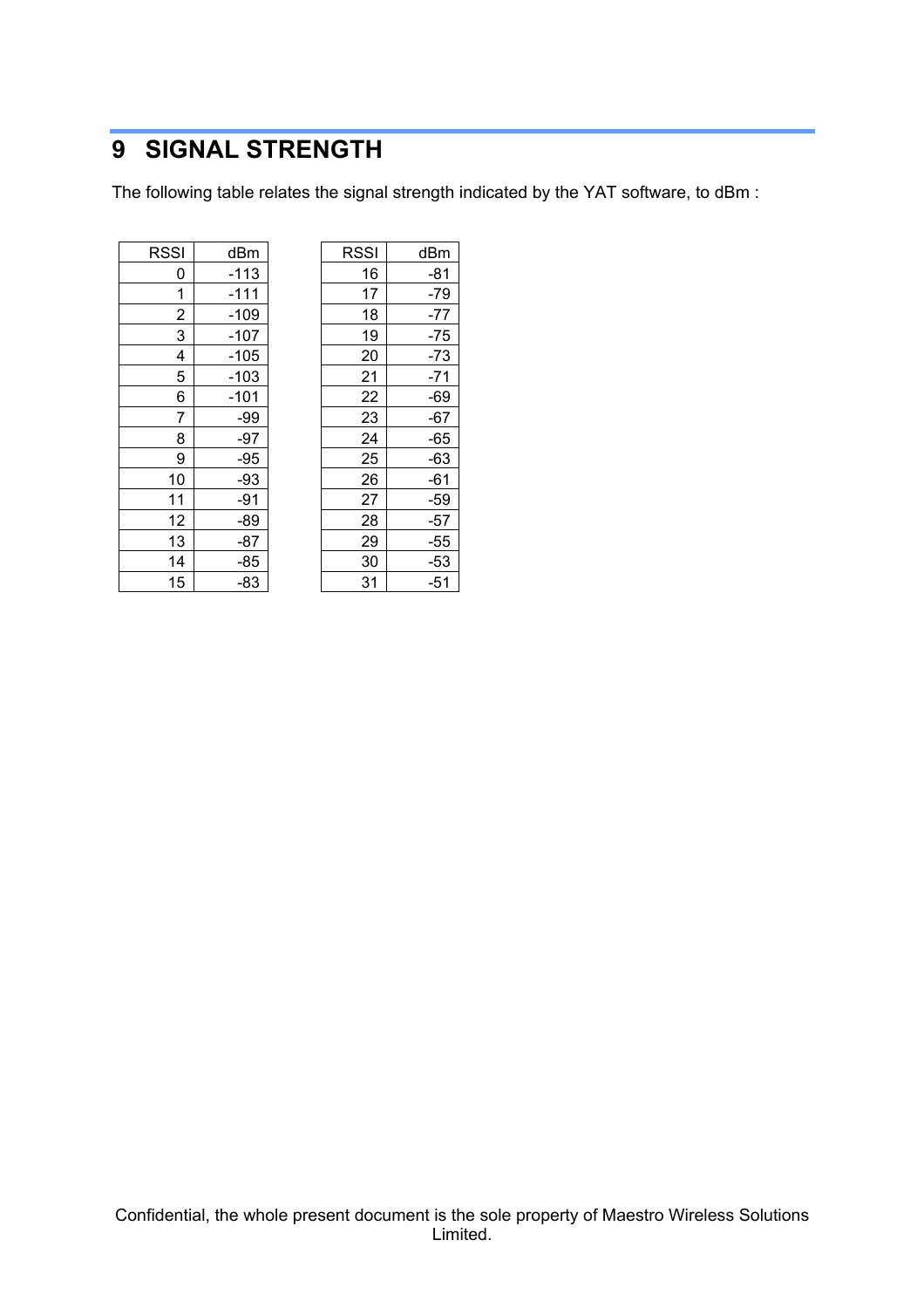## **10 EVENTS**

An event is a change in condition and where certain commands then needs to be executed.

#### **10.1 Startup event**

On startup, the Maestro Industrial performs a startup script.

### **10.2 Digital Input events**

Separate scripts are linked to the events where an input goes high (on/open) or low (off/closed). The delay times (also known as the "debounce" times) before the unit registers a change in input state can be configured. More input/output boards can be added to increase the total number of inputs and outputs.

#### **10.3 Timer events**

Separate scripts are linked to the events where a timer runs out. There are 5 separate timers.

#### **10.4 Counter events**

Separate scripts are linked to the events where a counter reaches one of it's low or high levels. There are 4 different counters, each with it's own high and low levels.

#### **10.5 Serial events**

The Maestro Industrial can be configured to execute certain commands when data is received on the serial port. Typical applications are tag readers and barcode scanners as well as a whole list of devices that sends out unsolicited serial data.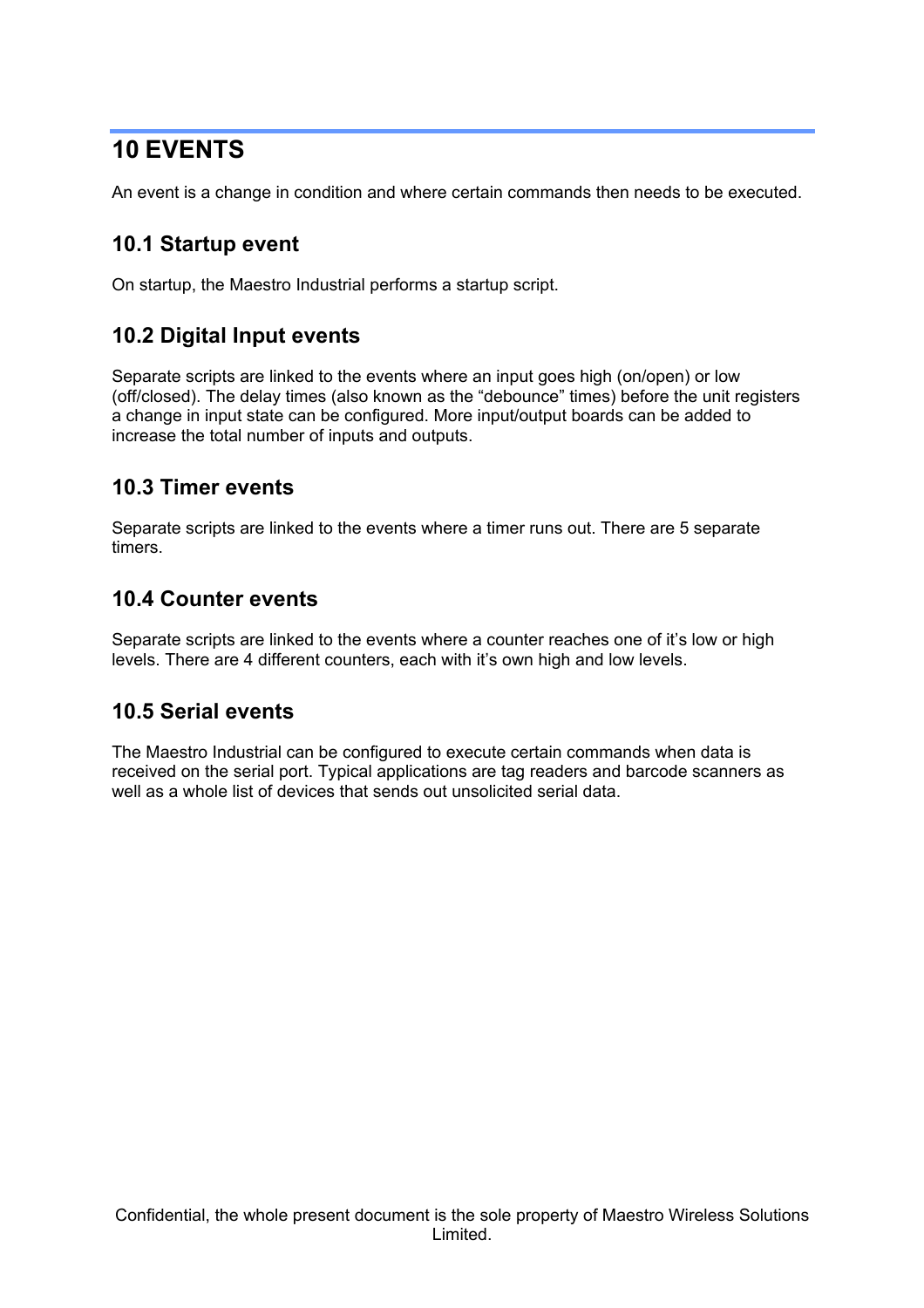# **11 TELEMETRY WITH THE MAESTRO INDUSTRIAL**

Please contact Maestro Wireless Solutions for the latest available telemetry options.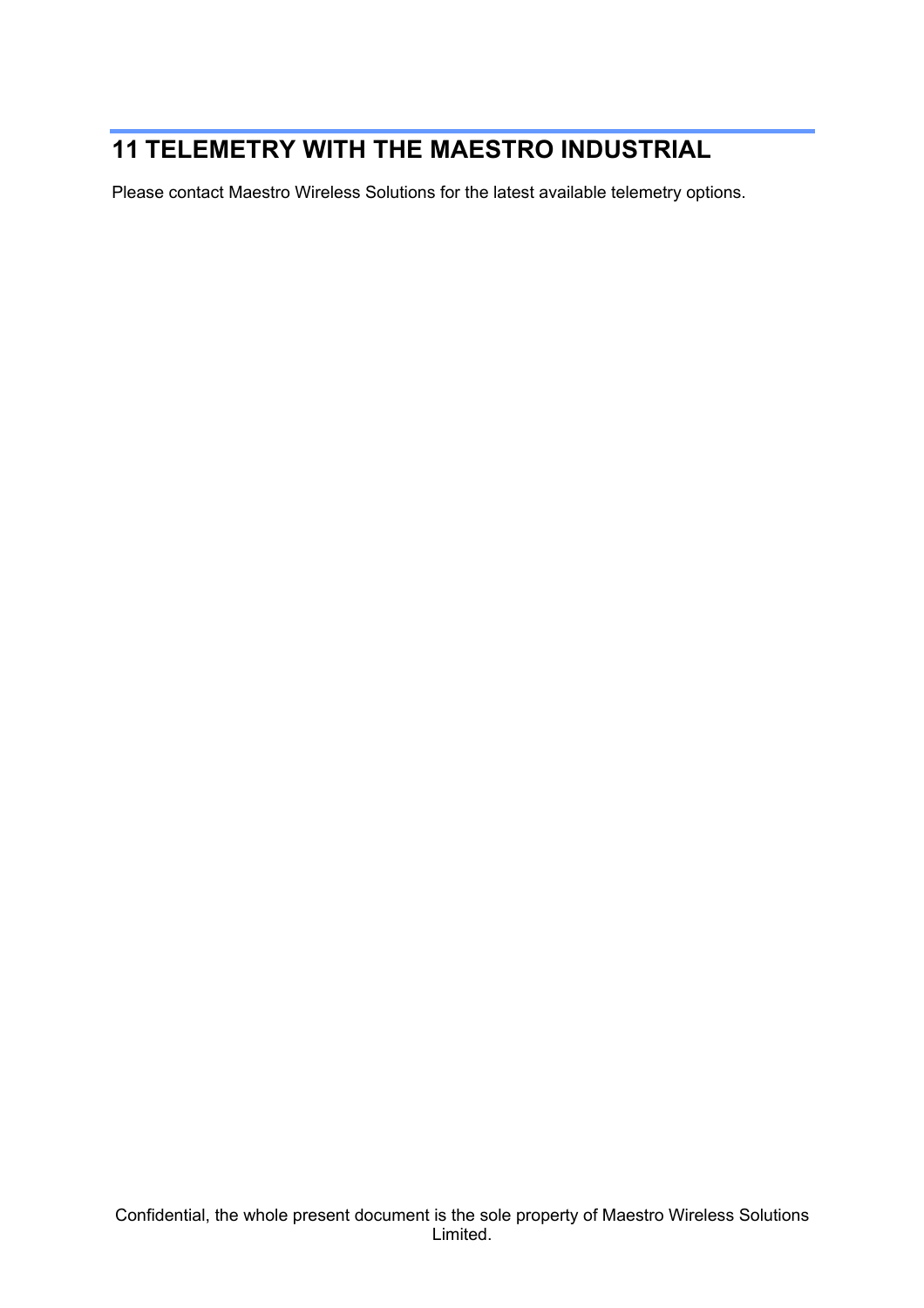## **12 SERVICING THE MAESTRO INDUSTRIAL**

#### **12.1 Powering up the Maestro Industrial**

#### *12.1.1 Using Mains Supply*

- 1. Switch off or disconnect mains supply
- 2. Insert SIM card
- 3. Connect data or auxiliary ports
- 4. Connect mains power to Maestro Industrial
- 5. Reconnect mains supply

#### *12.1.2 Using DC Supply*

- 1. If connected to a DC supply, switch the supply off or disconnect the DC cable
- 2. Insert SIM card
- 3. Connect data or telemetry ports
- 4. Connect or power up DC supply

### **12.2 Configuring the Device**

All commands are typed in the terminal window of an application such as Windows HyperTerminal or preferably with Maestro YAT program available for downloading from the following site: www.maestro-wireless.com

Start off with a test to see if the communications settings are the same between the modem and the terminal window. If these settings are not the same, you will not be able to communicate properly.

Type in "AT" and ENTER

The modem should respond with "OK". If it does not respond with "OK", then there is a problem. Refer to the Trouble Shooting section further in the document.

It is important that communication with the modem is established before continuing.

Close the COM port (some terminal programs may call this "disconnect") and change the communication speed of the software to 9600 baud. This is necessary in order to be able to talk to the modem, which will now be set to 9600 baud. Open the COM port again.

#### **Check if a PIN number is required for the SIM card**

Type in the command: AT+CPIN? If the response is : +CPIN: READY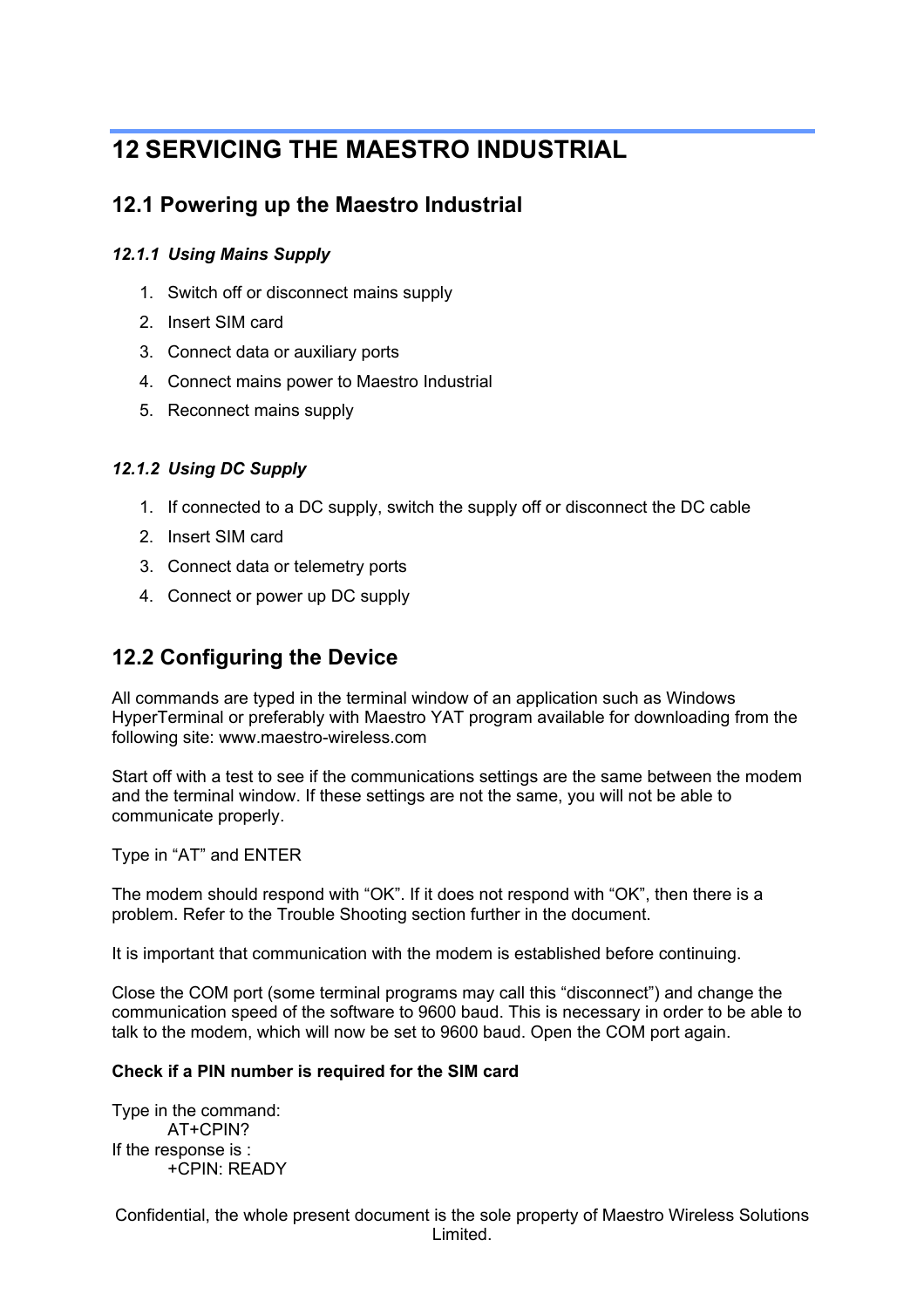carry on to the next section

If the response was : +CPIN: SIM PIN the Modem requires a PIN number first. Issue the PIN number as follows : AT+CPIN=00000 For the default PIN number of 00000. If the PIN number is different, use the number you received with the SIM card. You should now get the response : OK Disable the PIN with the following command : AT+CLCK="SC",0,00000

Where the 00000 is the default PIN number. Use the supplied PIN number if different from 00000. The response should be :

OK

Important : If you type in the wrong PIN number three times, you will have to unblock the card using the PUK number. The easiest way is to use your cell phone to unblock the SIM.

#### **Check if the modem is registered on the GSM network**

Type in the command: AT+CREG? If the response is : +CREG: 0,1 carry on to the next section

Other possible responses could be :

+CREG: 0,0 – Searching for any network

+CREG: 0,2 – Network found, busy registering

+CREG: 0,5 – Registered on a roaming network

If the response is 0,0 or 0,2, then wait a while for the modem to register. Try the command again until registered.

If the 0,5 response was received, then the modem is registered on a foreign GSM network. This could happen close to international border. There may be substantial financial implications if communication takes place through a foreign network, even if the modem only receives the calls.

#### **Check the signal strength**

Type in the command: AT+CSQ The response should be at least

+CSQ: 10,0

the 10 indicates signal strength and this result value should be better than 10. The 0 result value is an indication of the bit error rate on the radio interface, and should be a value from 0 to 7. If this value is 99, it means that the modem has not been able to resolve the error rate.

The modem performs automatic error correction on the radio interface, so the bit error rate is not a critical value and can be ignored. The important result value is the signal strength.

#### **Set the automatic answer**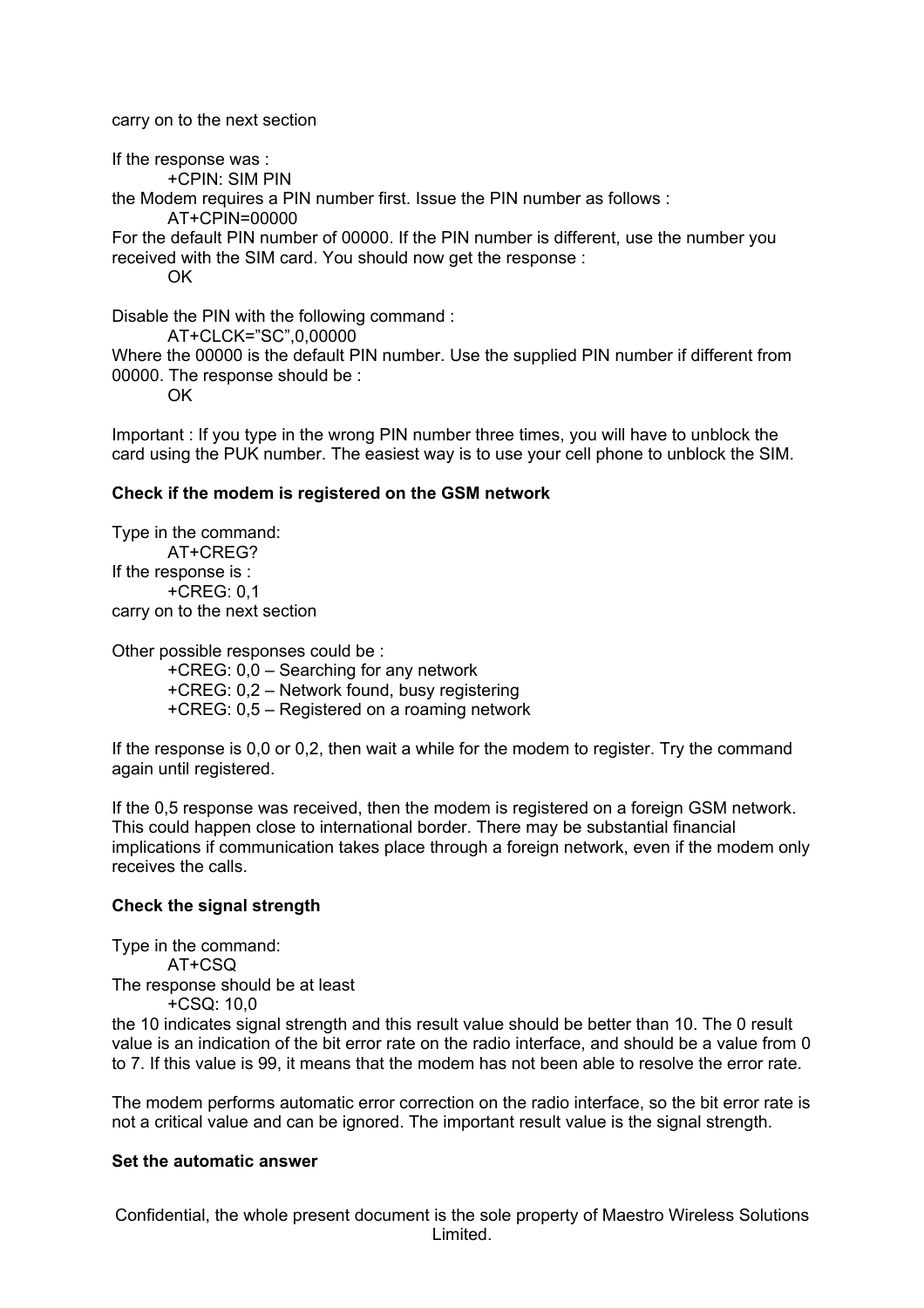Type in the command: ATSO=2 The response should be : OK

#### **Set the incoming bearer type**

Type in the command: AT+CICB=0 The response should be : **OK** 

#### **Save the settings**

Type in the command: AT&W The response should be OK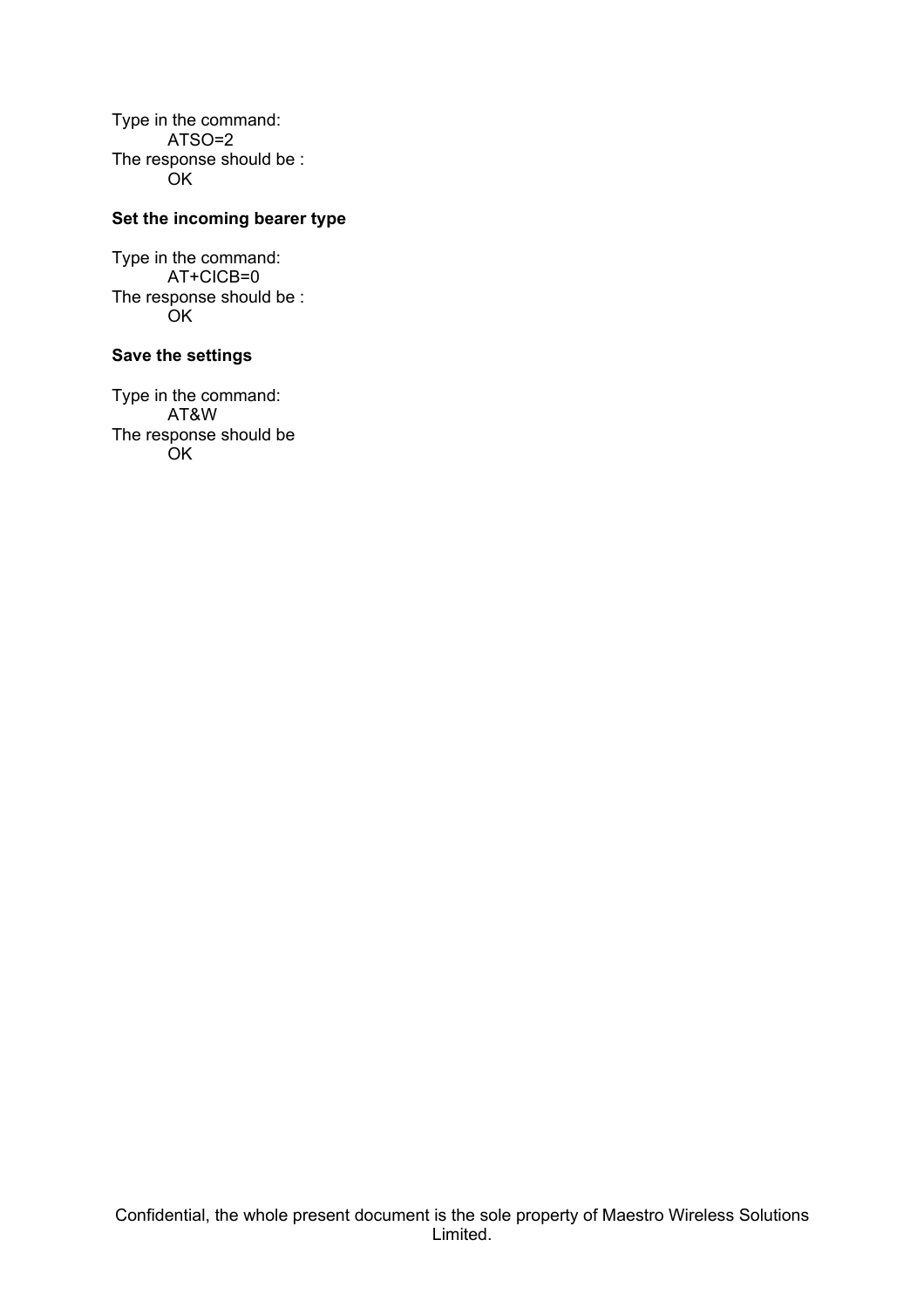## **12.3 Troubleshooting**

#### *12.3.1 No LEDs come on*

Check if the voltage selector switch is in the appropriate position for the supply. Test the supply with an appropriate meter. The values should be close to 115VAC for the 115VAC setting, close to 230VAC for the 230VAC setting, and between 10VDC and 30VDC if the DC backup supply is used (optional).

If the measured voltages are all within range, the modem may be faulty.

#### *12.3.2 Power LED, and CTS LED come on, but the GSM LED won't flash*

If the GSM LED does not start flashing after 10 or 20 seconds, the modem cannot register.

This could mean that the GSM coverage is not adequate (try better antenna positions), that there is a PIN number required for the SIM card (remove it using the method described), or that the SIM card is blocked by the GSM network, or even faulty (replace the SIM card).

#### *12.3.3 I get an "OK" for an AT<13> request, but I can't program the modem.*

You may be communication with another modem inside your computer. A normal fixed line modem will respond almost the same as the Maestro Industrial, but will give errors when certain (GSM specific) commands are given to it.

Try looking for the GSM device on another COM port.

#### *12.3.4 Calls are frequently dropped*

This is usually due to either a poor signal strength, or to a backup supply with insufficient driving capacity when running from backup DC supply.

To test, check the signal strength as follows :

Type in the command: AT+CSQ The response should be at least : +CSQ: 10,0

the 10 indicates signal strength and this result value should be better than 10. The 0 result value is an indication of the bit error rate on the radio interface, and should be a value from 0 to 7. If this value is 99, it means that the modem has not been able to resolve the error rate.

If the signal strength is lower than 10, try relocating the antenna to a higher position. If you are using a magnetic mounting antenna, try mounting the antenna on a metal plate. A high gain antenna like a yagi may also solve the problem.

If the Maestro Industrial is running from a DC Backup supply and signal strength is high, check the supply capacity as follows :

1. Disconnect the modem from the Backup supply.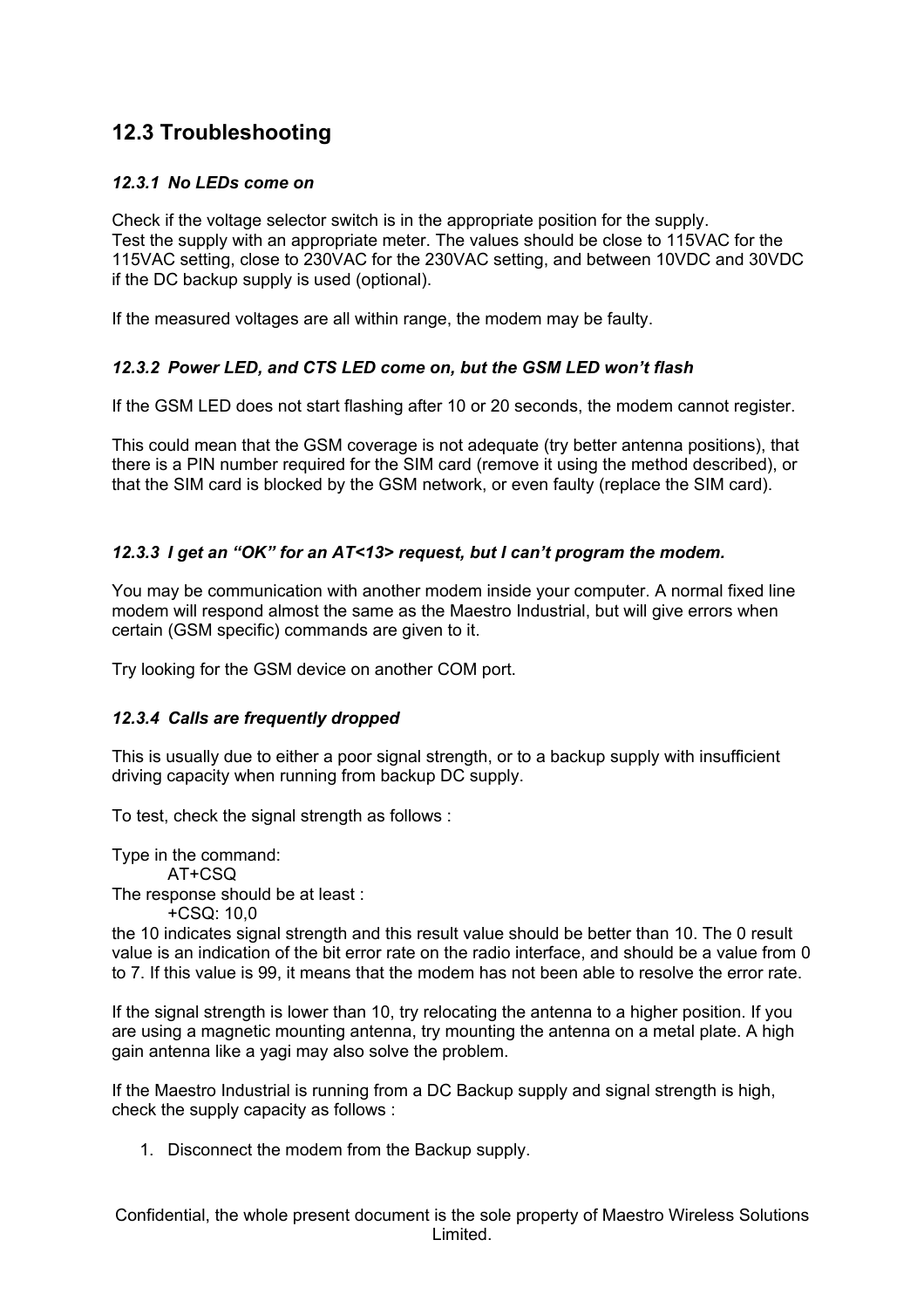- 2. Connect 8 x 100 $\Omega$  (5W wirewound) in parallel to create a resistor array for a dummy load.
- 3. Connect the dummy load to cables at least 1m long each.
- 4. Connect the cables to the output of the Backup supply and measure the voltage across the terminals at the dummy load.
- 5. Disconnect the cables immediately after measurement.
- 6. Take extreme caution as the dummy load will become hot enough to cause  $3<sup>rd</sup>$ degree burns or start a fire if left unattended.

The voltage measured across the dummy load should be 12V or higher.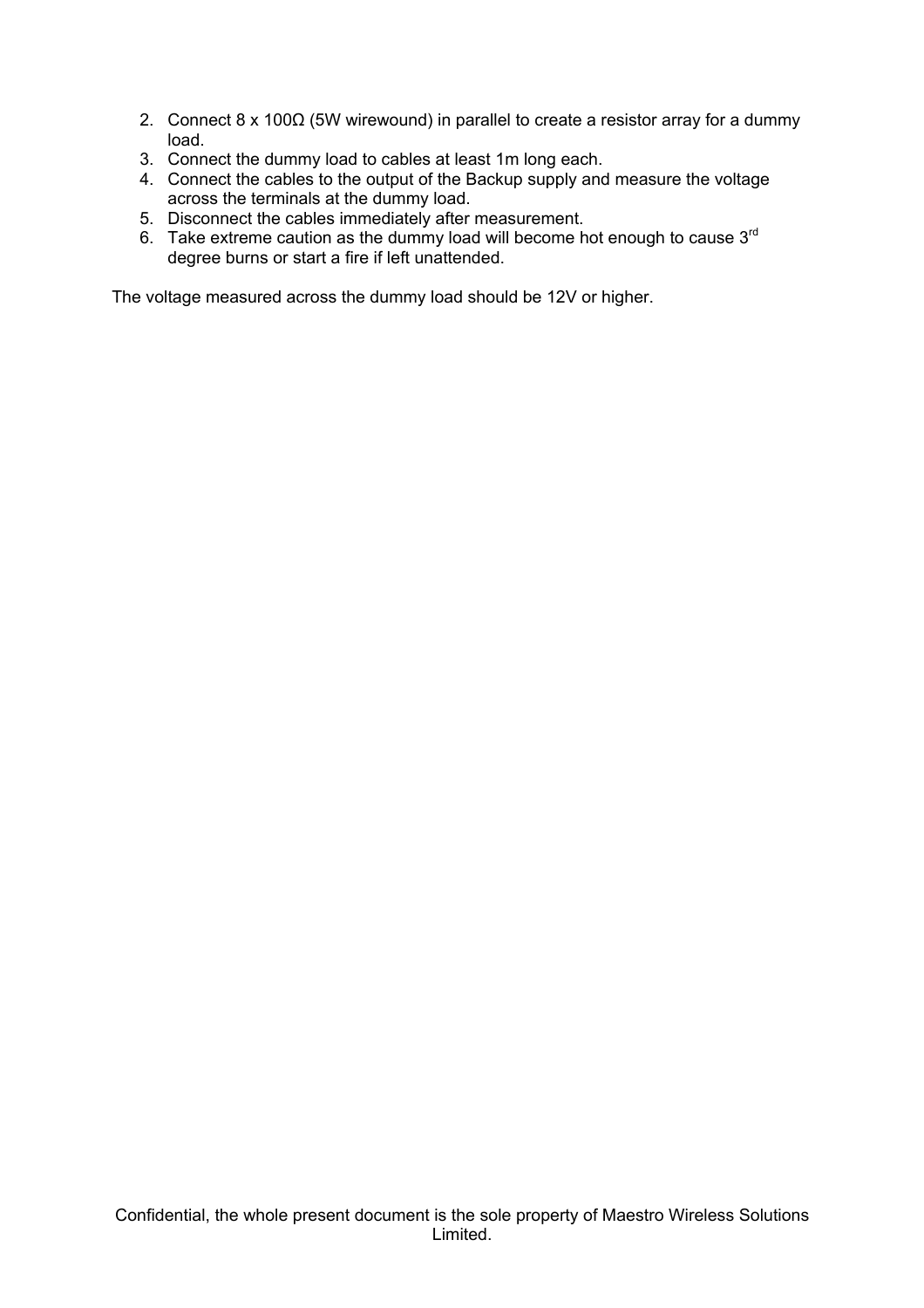# **13 GLOSSARY**

| <b>Abbreviation</b> | <b>Description</b>                                                                                                                                                                                                                                              |  |  |
|---------------------|-----------------------------------------------------------------------------------------------------------------------------------------------------------------------------------------------------------------------------------------------------------------|--|--|
| 2G                  | 2nd Generation of Mobile phone technology. In developed and in some developing economies<br>the current state of digital mobile communications development is 2.5G                                                                                              |  |  |
| 2.5G                | Usually refers to GPRS or EDGE technology. Mid-way point on path to true 3rd generation<br>mobile communications. Enables WAP communication and some low-speed (compared to<br>fixed line) data transfer.                                                       |  |  |
| 3G                  | 3rd Generation mobile communications. The long-awaited generation of mobile comms<br>development, incorporating broadband wirelss access to data services. This enables new<br>applications such as mobile entertainment and expanded types of mobile business. |  |  |
| <b>ASCII</b>        | American Standard Code for Information Interchange                                                                                                                                                                                                              |  |  |
| Bit                 | Binary digit: the smallest unit of data                                                                                                                                                                                                                         |  |  |
| BS                  | <b>Base Station</b>                                                                                                                                                                                                                                             |  |  |
| <b>BSC</b>          | <b>Base Station Controller</b>                                                                                                                                                                                                                                  |  |  |
| <b>BTS</b>          | <b>Base Transceiver Station</b>                                                                                                                                                                                                                                 |  |  |
| <b>Byte</b>         | Eight Bits that represent one character                                                                                                                                                                                                                         |  |  |
| Calling Line        | System that identifies the Calling line to the device ID (CLI) being called                                                                                                                                                                                     |  |  |
| Carrier             | Company that provides public or private communication networks                                                                                                                                                                                                  |  |  |
| <b>CDR</b>          | Call Detail Record. Basis of telecoms billing                                                                                                                                                                                                                   |  |  |
| Cells               | Basic areas that make up cellular networks.                                                                                                                                                                                                                     |  |  |
| Circuit             | Physical path of channels between two points that carry a current - the telephone call                                                                                                                                                                          |  |  |
| <b>CSD</b>          | Circuit switched data                                                                                                                                                                                                                                           |  |  |
| <b>CLI</b>          | Calling Line Identification                                                                                                                                                                                                                                     |  |  |
| CPU                 | Co- Processor Unit                                                                                                                                                                                                                                              |  |  |
| CSD                 | <b>Circuit Switched Data</b>                                                                                                                                                                                                                                    |  |  |
| <b>DTMF</b>         | Dual Tone Multi Function touch-tone dialling                                                                                                                                                                                                                    |  |  |
| <b>ETSI</b>         | European Telecommunications Standards Institute www.etsi.fr                                                                                                                                                                                                     |  |  |
| Fax                 | Telecoms system that allows a hard copy of a document to be sent and received over<br>analogue or digital telephone lines                                                                                                                                       |  |  |
| <b>GMSC</b>         | Gateway Mobile Services Switching Centre                                                                                                                                                                                                                        |  |  |
| <b>GPRS</b>         | General Packet Radio System                                                                                                                                                                                                                                     |  |  |
| <b>GSM</b>          | Global System for Mobile communications: The most commonly used standard for digital<br>mobile communications                                                                                                                                                   |  |  |
| <b>IMSI</b>         | International Mobile Subscriber Identity                                                                                                                                                                                                                        |  |  |
| IP                  | Internet Protocol: Protocols for software that tracks Internet addresses                                                                                                                                                                                        |  |  |
| MS                  | <b>Mobile Station</b>                                                                                                                                                                                                                                           |  |  |
| <b>MSISDN</b>       | Mobile International Subscriber Directory Number                                                                                                                                                                                                                |  |  |
| Operators           | Telecoms network operators                                                                                                                                                                                                                                      |  |  |
| <b>OS</b>           | A computer's Operating System                                                                                                                                                                                                                                   |  |  |
| <b>PABX</b>         | Private Branch Exchange: a private telephone switch that sits on the user's premises and<br>switches calls to extensions                                                                                                                                        |  |  |
| <b>POTS</b>         | Plain old telephone services                                                                                                                                                                                                                                    |  |  |
| <b>PSTN</b>         | Public Switched Telephone Network                                                                                                                                                                                                                               |  |  |
| QoS                 | Quality of Service                                                                                                                                                                                                                                              |  |  |
| <b>SMS</b>          | <b>Short Message Service</b>                                                                                                                                                                                                                                    |  |  |
| <b>SMSC</b>         | Short Message Service Centre                                                                                                                                                                                                                                    |  |  |
| <b>USSD</b>         | Unstructured Supplementary Service Data signalling                                                                                                                                                                                                              |  |  |
| <b>WAP</b>          | Wireless Application Protocol. Mobile comms standard for Internet connection                                                                                                                                                                                    |  |  |